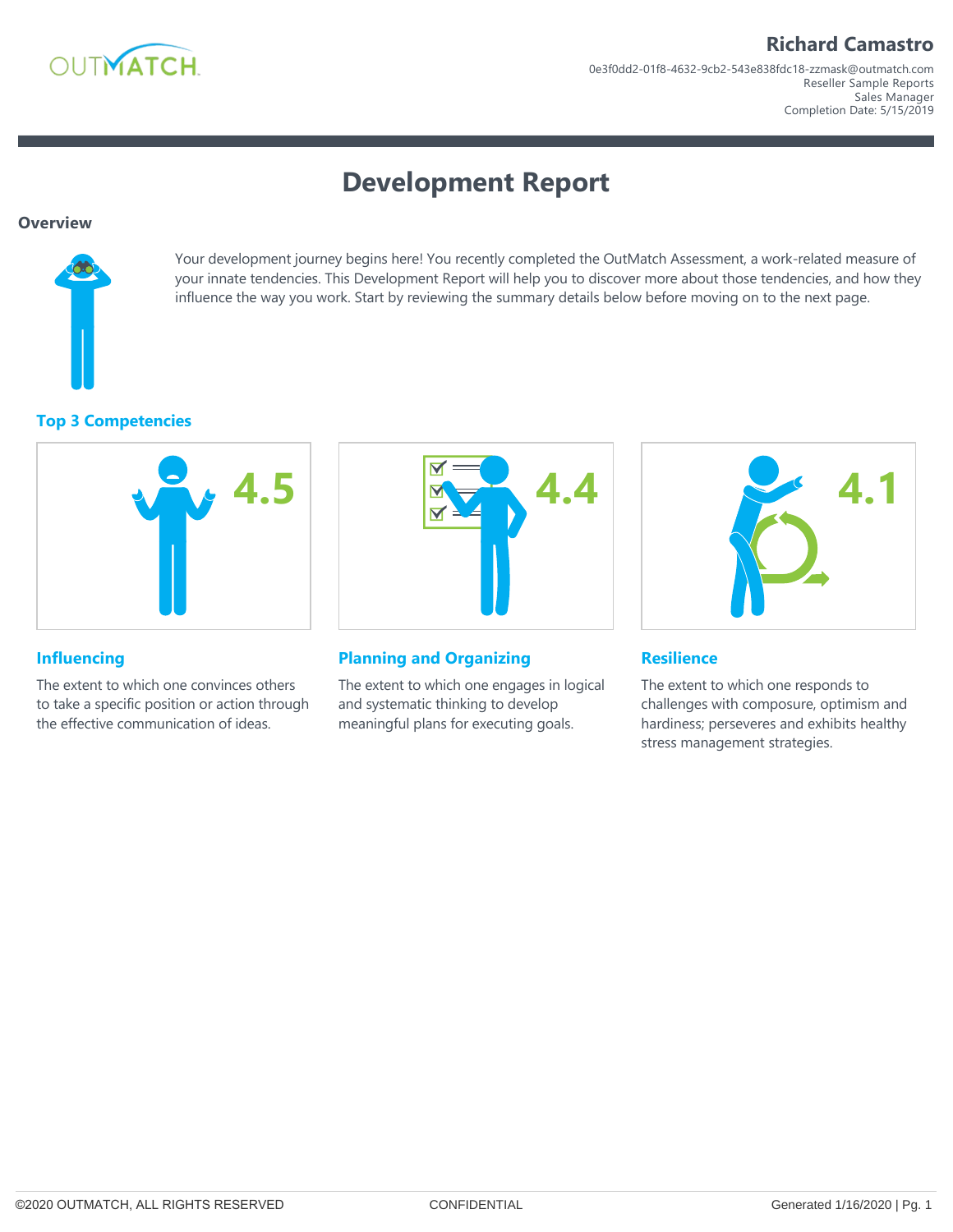

0e3f0dd2‐01f8‐4632‐9cb2‐543e838fdc18‐zzmask@outmatch.com

Reseller Sample Reports Sales Manager

Completion Date: 5/15/2019

# **Key Insights**



Development begins with self‐awareness. Discover how certain attributes influence workplace competencies using the information below.

The Job Match tab shows competencies that are linked to success in this job. Competencies are measured on a scale of  $0.0 - 5.0$  (5.0 is the highest). Your score is indicated by the person image.

The Competencies tab shows each attribute that contributes to these competencies. For each attribute measured, the match area (shaded area) represents the ideal for this role. The person image represents your natural tendency for each attribute. When you are within the match area, your natural tendency is likely to help you. When you are outside the match area, your natural tendency may limit you and may require some attention.

Think about your work‐related goals, and use this information to identify which competencies you'd like to use for Developmental action planning. In the next section, you'll find information on developing those competencies by managing your natural attributes.

#### **Job Match**



©2020 OUTMATCH, ALL RIGHTS RESERVED CONFIDENTIAL Generated 1/16/2020 | Pg. 2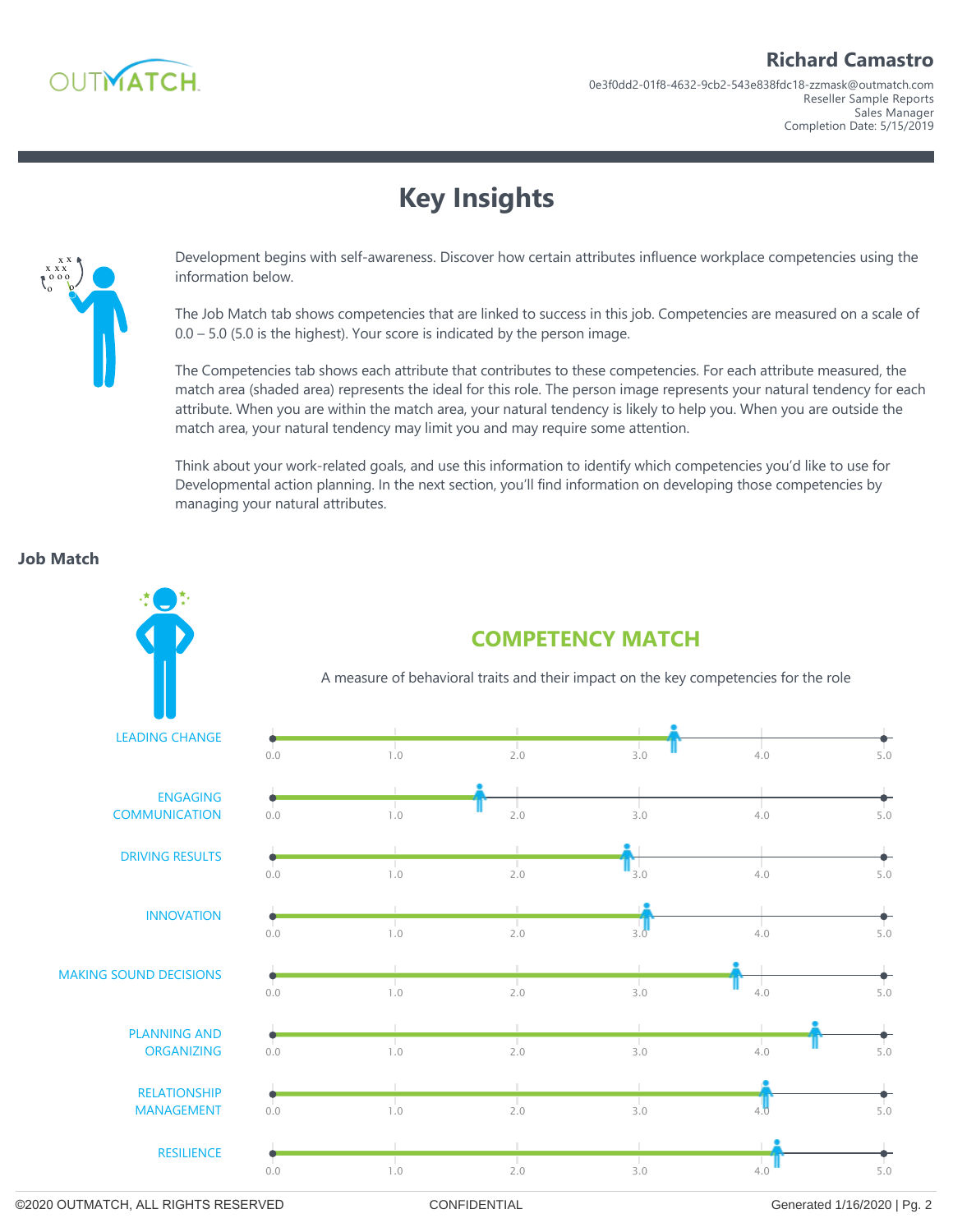| INIEI<br>NIC<br>IN 17 – |  |  |  |
|-------------------------|--|--|--|
|                         |  |  |  |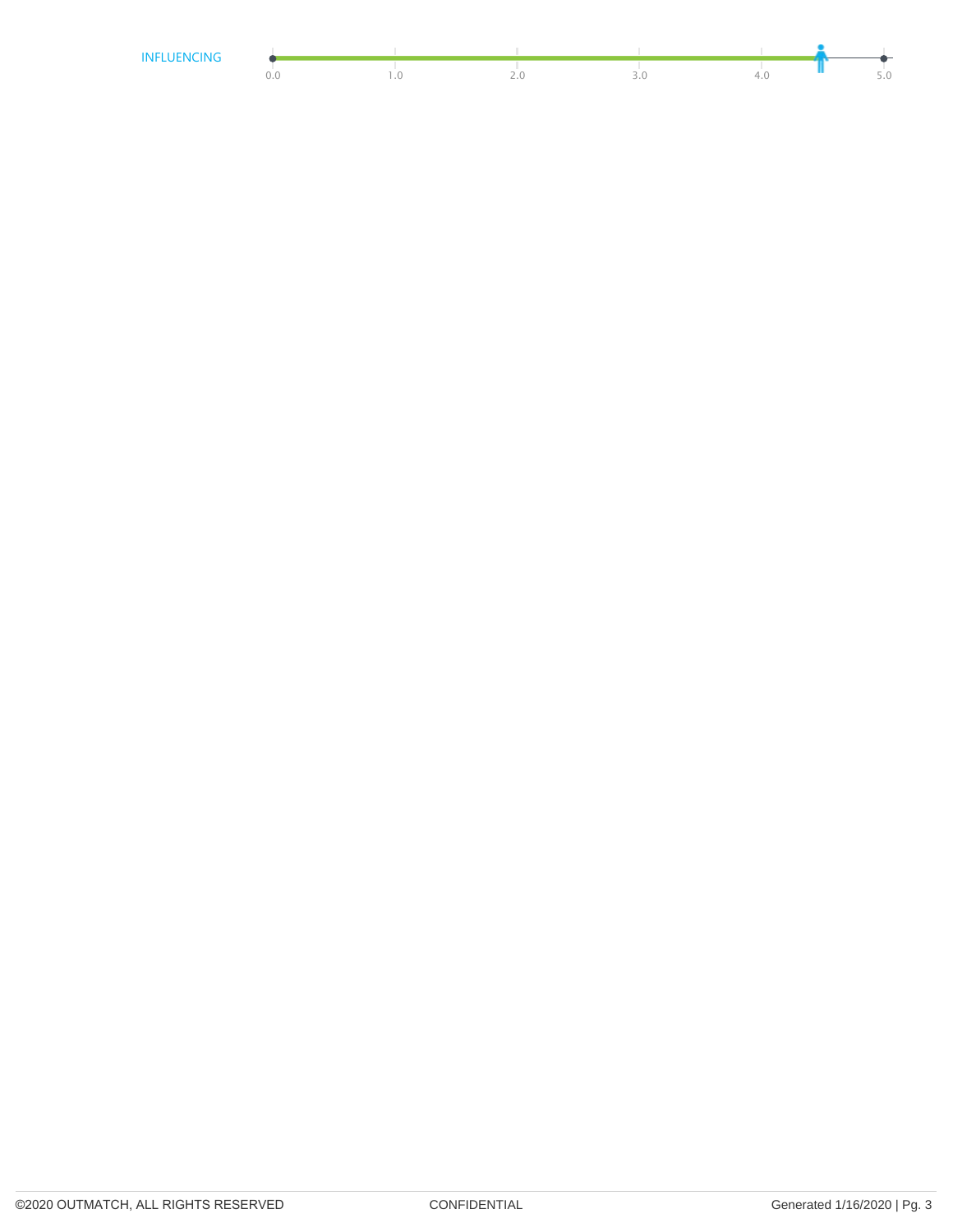| <b>LEADING CHANGE</b>                                                                                                    |                                                                                                                                        |                                                                                                                                                                                                                                                                                                                                                                                                                                                                                                                                                                                                                                                                                            |  |  |  |                 |
|--------------------------------------------------------------------------------------------------------------------------|----------------------------------------------------------------------------------------------------------------------------------------|--------------------------------------------------------------------------------------------------------------------------------------------------------------------------------------------------------------------------------------------------------------------------------------------------------------------------------------------------------------------------------------------------------------------------------------------------------------------------------------------------------------------------------------------------------------------------------------------------------------------------------------------------------------------------------------------|--|--|--|-----------------|
|                                                                                                                          |                                                                                                                                        | The extent to which one leads the successful implementation of new business practices or ideas.                                                                                                                                                                                                                                                                                                                                                                                                                                                                                                                                                                                            |  |  |  |                 |
| E                                                                                                                        |                                                                                                                                        | • Criticism Tolerance - Interprets criticism objectively; is likely to seek feedback and input from others when<br>championing a change initiative.<br>• Follow Through - Will likely follow through by ensuring team members are on board to successfully<br>accomplish a change initiative.<br>• Multitasking - Is likely motivated by managing unpredictable and constantly changing environments;<br>should lead others to adapt well through change initiatives.<br>Realistic Thinking - Is able to make practical recommendations for driving change across the business.<br>• Work Intensity - May find it difficult to adapt to frequent changes and to motivate others to adjust. |  |  |  |                 |
| <b>Criticism Tolerance</b>                                                                                               |                                                                                                                                        |                                                                                                                                                                                                                                                                                                                                                                                                                                                                                                                                                                                                                                                                                            |  |  |  |                 |
|                                                                                                                          |                                                                                                                                        | Sensitive                                                                                                                                                                                                                                                                                                                                                                                                                                                                                                                                                                                                                                                                                  |  |  |  | Thick-skinned   |
| <b>Follow Through</b>                                                                                                    |                                                                                                                                        |                                                                                                                                                                                                                                                                                                                                                                                                                                                                                                                                                                                                                                                                                            |  |  |  |                 |
|                                                                                                                          |                                                                                                                                        | Low                                                                                                                                                                                                                                                                                                                                                                                                                                                                                                                                                                                                                                                                                        |  |  |  | High            |
|                                                                                                                          | Multitasking                                                                                                                           |                                                                                                                                                                                                                                                                                                                                                                                                                                                                                                                                                                                                                                                                                            |  |  |  |                 |
|                                                                                                                          |                                                                                                                                        |                                                                                                                                                                                                                                                                                                                                                                                                                                                                                                                                                                                                                                                                                            |  |  |  | Prefers variety |
| <b>Realistic Thinking</b>                                                                                                |                                                                                                                                        |                                                                                                                                                                                                                                                                                                                                                                                                                                                                                                                                                                                                                                                                                            |  |  |  |                 |
|                                                                                                                          |                                                                                                                                        | Imaginative                                                                                                                                                                                                                                                                                                                                                                                                                                                                                                                                                                                                                                                                                |  |  |  | Practical       |
| <b>Work Intensity</b>                                                                                                    |                                                                                                                                        |                                                                                                                                                                                                                                                                                                                                                                                                                                                                                                                                                                                                                                                                                            |  |  |  |                 |
|                                                                                                                          |                                                                                                                                        | Unhurried                                                                                                                                                                                                                                                                                                                                                                                                                                                                                                                                                                                                                                                                                  |  |  |  | Urgent          |
| <b>ENGAGING COMMUNICATION</b>                                                                                            |                                                                                                                                        |                                                                                                                                                                                                                                                                                                                                                                                                                                                                                                                                                                                                                                                                                            |  |  |  |                 |
|                                                                                                                          |                                                                                                                                        | The extent to which one engages others and inspires action through communication.                                                                                                                                                                                                                                                                                                                                                                                                                                                                                                                                                                                                          |  |  |  |                 |
|                                                                                                                          |                                                                                                                                        | • Assertiveness - May dominate conversations and may not always listen to the concerns and suggestions of                                                                                                                                                                                                                                                                                                                                                                                                                                                                                                                                                                                  |  |  |  |                 |
| those involved.<br>• Interpersonal Insight - Makes a concerted effort to understand the styles and preferences of target |                                                                                                                                        |                                                                                                                                                                                                                                                                                                                                                                                                                                                                                                                                                                                                                                                                                            |  |  |  |                 |
|                                                                                                                          |                                                                                                                                        | audiences and adjusts the content and delivery of messages accordingly.<br>Multitasking - May become distracted and not fully pay attention when communicating with others.                                                                                                                                                                                                                                                                                                                                                                                                                                                                                                                |  |  |  |                 |
|                                                                                                                          | Positive View of People - Is naturally skeptical of others; may come across as less trusting or convey a<br>'prove it to me' attitude. |                                                                                                                                                                                                                                                                                                                                                                                                                                                                                                                                                                                                                                                                                            |  |  |  |                 |
|                                                                                                                          |                                                                                                                                        | • Sociability - May have difficulty establishing rapport with others, and may be perceived as unapproachable.                                                                                                                                                                                                                                                                                                                                                                                                                                                                                                                                                                              |  |  |  |                 |
| <b>Assertiveness</b>                                                                                                     |                                                                                                                                        |                                                                                                                                                                                                                                                                                                                                                                                                                                                                                                                                                                                                                                                                                            |  |  |  |                 |
|                                                                                                                          |                                                                                                                                        | Laid-back                                                                                                                                                                                                                                                                                                                                                                                                                                                                                                                                                                                                                                                                                  |  |  |  | Dominant        |
| Interpersonal Insight                                                                                                    |                                                                                                                                        |                                                                                                                                                                                                                                                                                                                                                                                                                                                                                                                                                                                                                                                                                            |  |  |  |                 |
|                                                                                                                          |                                                                                                                                        | Unaware                                                                                                                                                                                                                                                                                                                                                                                                                                                                                                                                                                                                                                                                                    |  |  |  | Observant       |
|                                                                                                                          |                                                                                                                                        |                                                                                                                                                                                                                                                                                                                                                                                                                                                                                                                                                                                                                                                                                            |  |  |  |                 |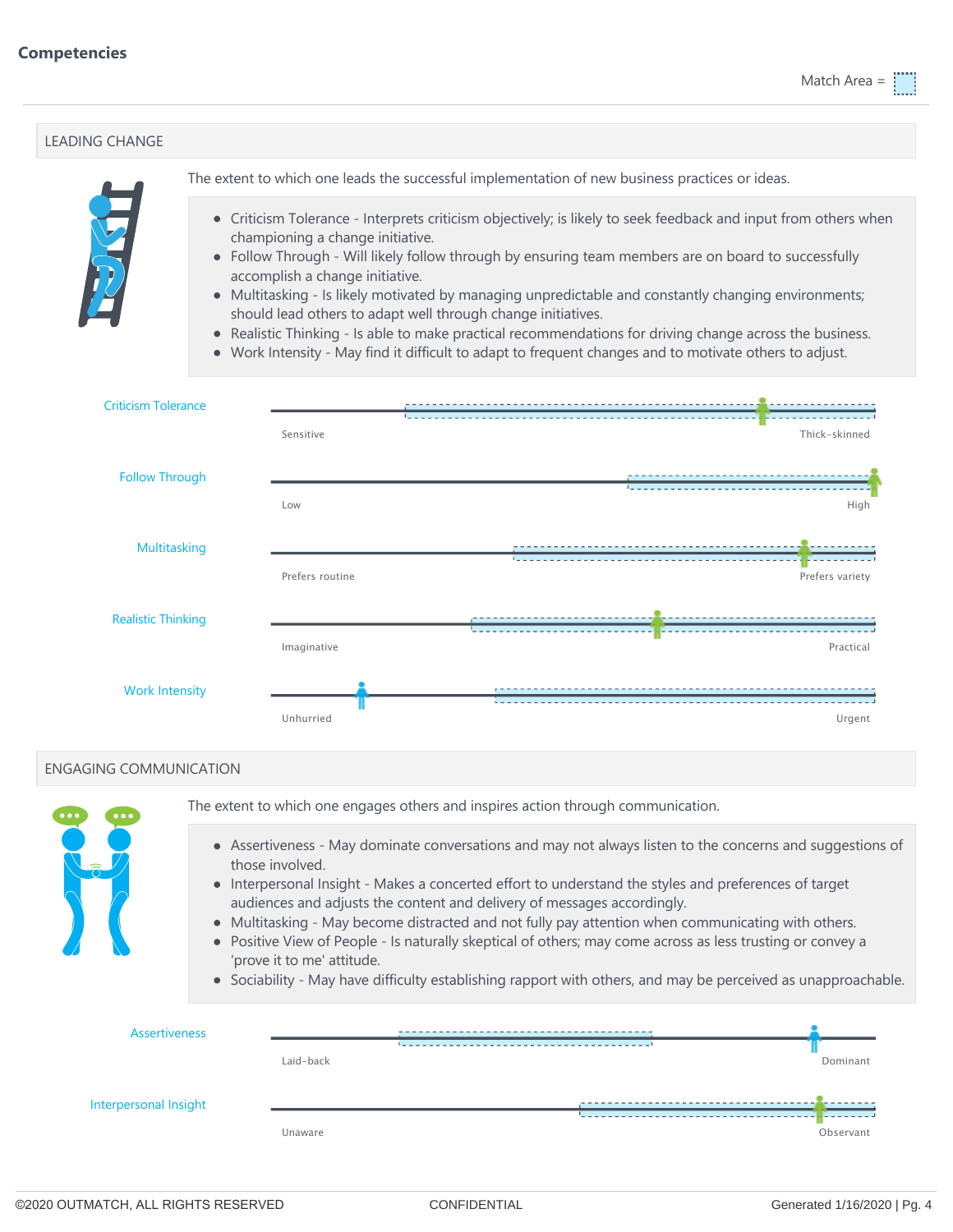

#### DRIVING RESULTS



The extent to which one ensures goals are met through support and accountability.

- Detail Interest May spend too much time on the details at the expense of completing tasks in a timely manner or thinking through long‐term goals.
- Follow Through Is likely to persist and place high importance on completing all tasks assigned.
- Multitasking Is likely to thrive in an environment with multiple work demands; is able to efficiently switch between tasks to ensure results are achieved.
- Process-Focused May spend more time planning versus doing the work, potentially impeding the ability to drive results effectively.
- Realistic Thinking Tends to take a practical approach to work; will focus on achieving tangible results.
- Work Intensity May lack a sense of urgency which could inhibit the ability to inspire high effort and urgency in others.



#### INNOVATION



The extent to which one produces and promotes new ideas; pushes the business and industry ahead with new ways of approaching work, products, or services.

- Cautious Thinking May be overly cautious or risk averse when generating new ideas.
- Criticism Tolerance Is open to receiving feedback from others and should seek this to improve on innovation and ideas.
- Multitasking May be so busy managing multiple demands that little time is allotted to innovate.
- Objective Thinking Is capable of balancing intuition with facts when generating new ideas or considering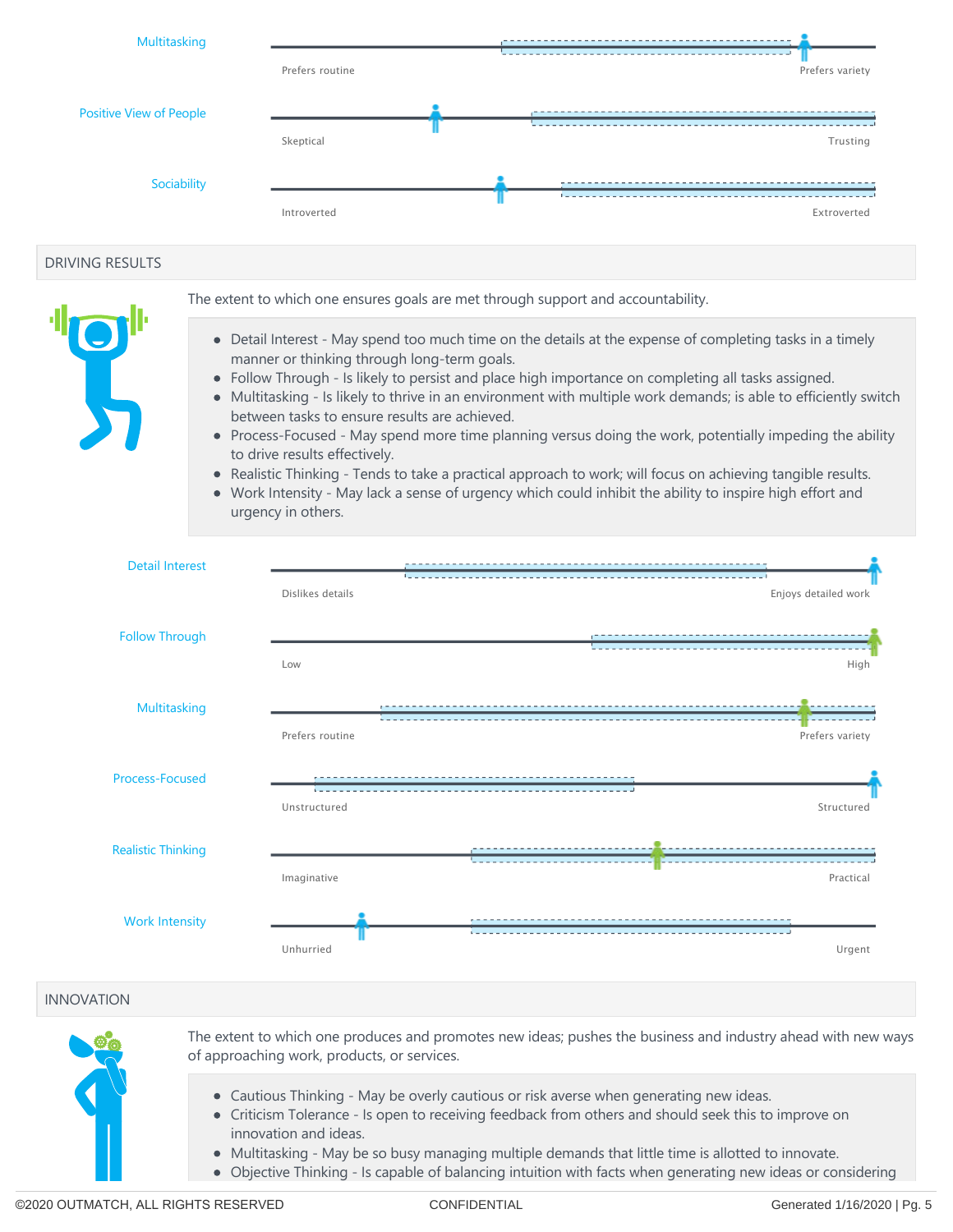possibilities.

- Realistic Thinking Is likely to balance practicality with creativity when determining a course of action.
- Reflective Thinking Has a need to understand underlying business processes at a deep level, which is beneficial when considering alternative and innovative approaches.
- Work Intensity May be more laid back and not see the value to quickly innovate or improve.



#### MAKING SOUND DECISIONS



The extent to which one makes sound decisions in a timely and confident manner.

- Cautious Thinking Is likely to carefully consider potential risks when making decisions.
- Criticism Tolerance Should be able to maintain objectivity without allowing personal feelings to affect decision making.
- Detail Interest Prefers to understand things deeply and may waste time digging into details rather than being decisive.
- Follow Through Recognizes the importance of following up with key stakeholders on critical decisions.
- Objective Thinking Should balance facts with intuition before drawing conclusions.
- Realistic Thinking Is likely to consider the practicality of solutions when making decisions.
- Reflective Thinking ‐ Should anticipate the long‐term consequences of a decision by investing the time necessary to understand the issue.
- Work Intensity Prefers to work slowly, which may limit the ability to make decisions in a timely manner.

| <b>Cautious Thinking</b>   |           |               |
|----------------------------|-----------|---------------|
|                            | Impulsive | Careful       |
| <b>Criticism Tolerance</b> |           |               |
|                            | Sensitive | Thick-skinned |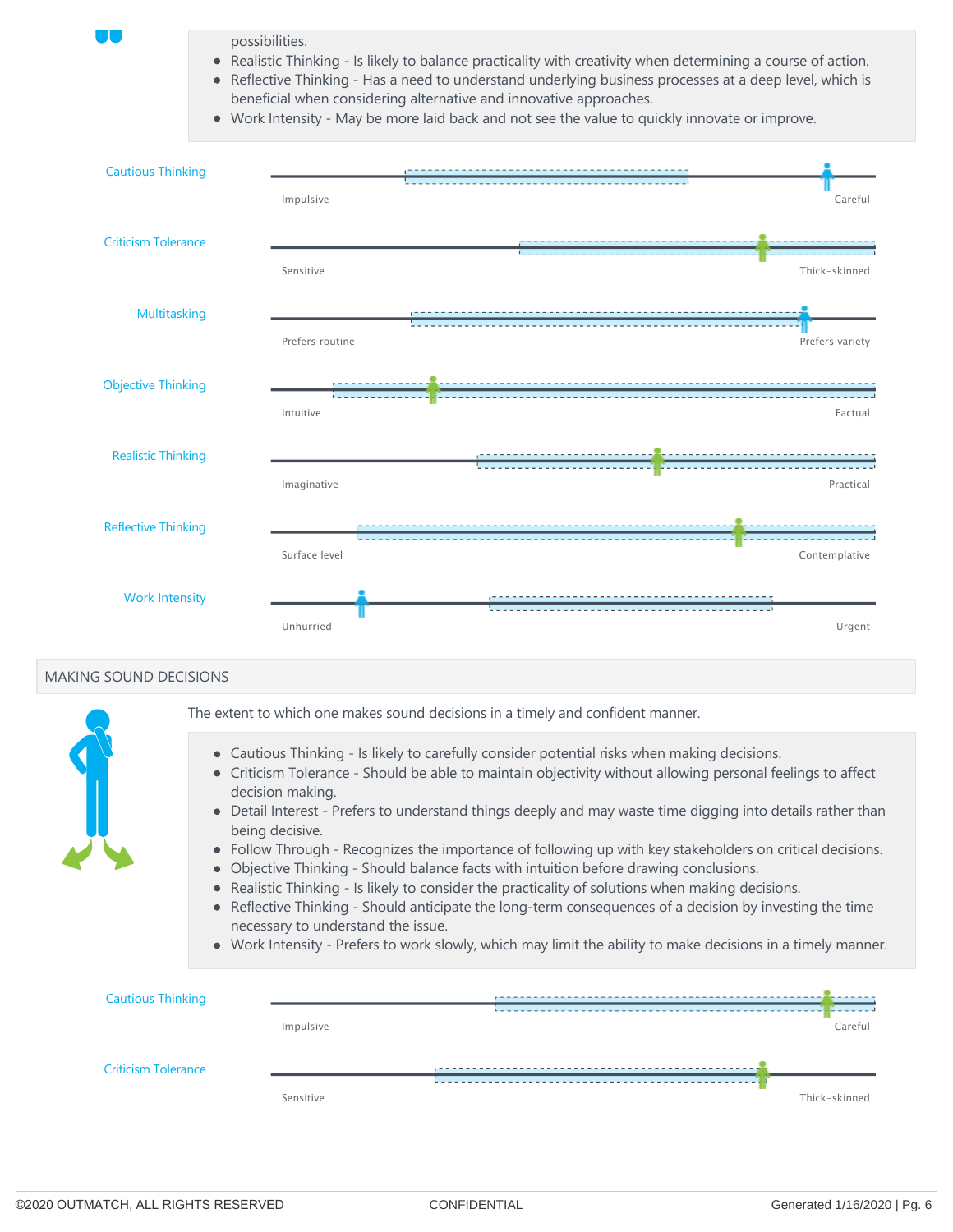

#### PLANNING AND ORGANIZING



The extent to which one engages in logical and systematic thinking to develop meaningful plans for executing goals.

- Cautious Thinking Tends to be careful and conservative when creating plans.
- Detail Interest Is capable of attending to details when needed in developing plans.
- Follow Through ‐ Should emphasize closing out steps and meeting timelines to ensure projects are  $\bullet$ completed as planned.
- Process-Focused Is likely to emphasize organization and structure in day-to-day activities.
- Realistic Thinking ‐ Is likely to emphasize realistic plans and tangible goals.  $\bullet$
- Work Intensity May struggle with time management and ensuring enough time is allocated to complete  $\bullet$ the needed tasks.

| <b>Cautious Thinking</b>  |                  | <b><i><u>Programmation</u></i></b> |
|---------------------------|------------------|------------------------------------|
|                           | Impulsive        | Careful                            |
| <b>Detail Interest</b>    |                  |                                    |
|                           | Dislikes details | Enjoys detailed work               |
| <b>Follow Through</b>     |                  | ----------------------------       |
|                           | Low              | High                               |
| <b>Process-Focused</b>    |                  |                                    |
|                           | Unstructured     | Structured                         |
| <b>Realistic Thinking</b> |                  |                                    |
|                           | Imaginative      | Practical                          |
| <b>Work Intensity</b>     |                  |                                    |
|                           | Unhurried        | Urgent                             |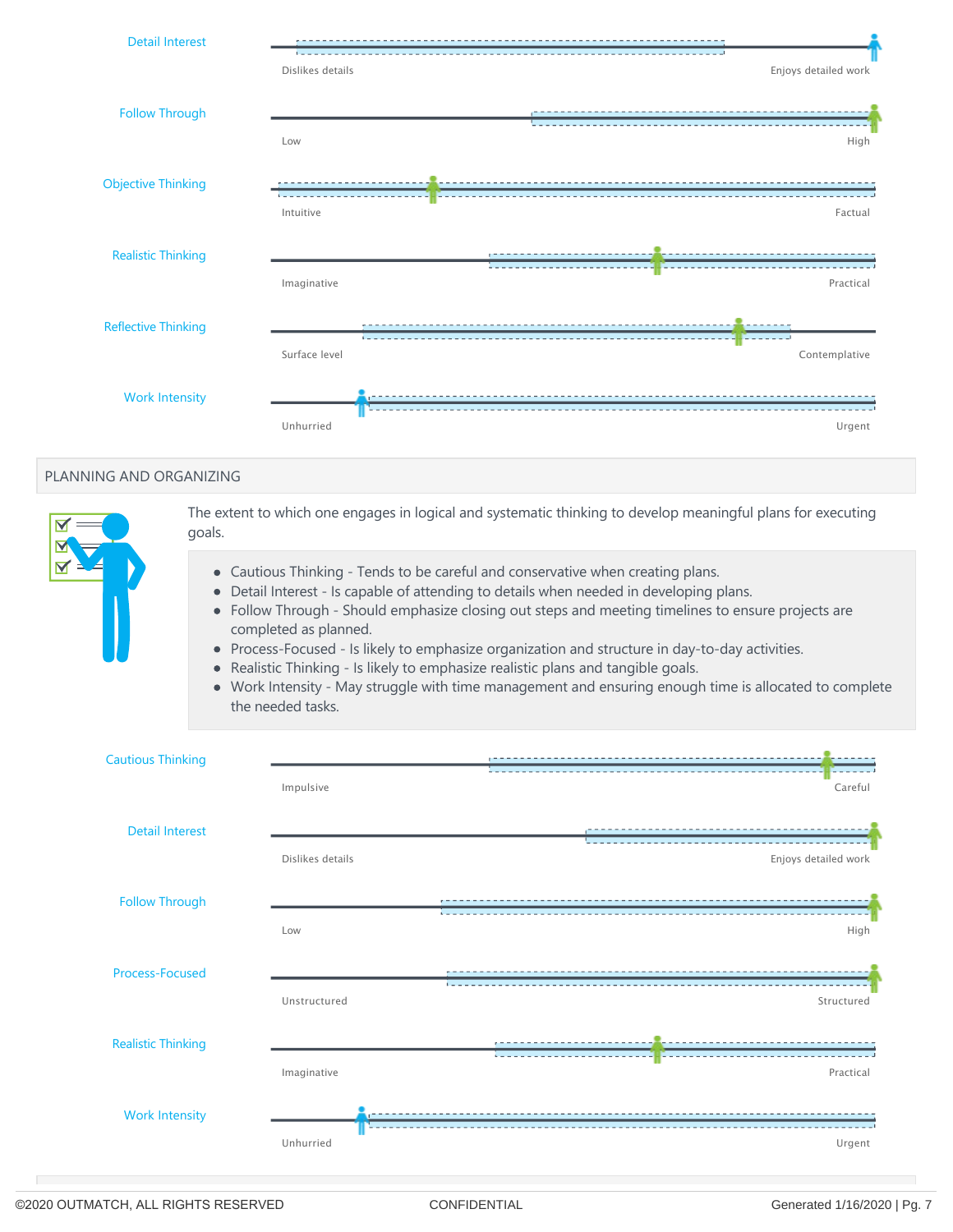

The extent to which one builds and maintains meaningful and positive connections with others inside or outside of the organization.

- Accommodation Makes a concerted effort to be positively received by others; may be viewed as easygoing and easy to work with.
- Criticism Tolerance Interacts with others without becoming defensive or overly sensitive.
- Optimism May not be as optimistic in outlook as desired, which could hamper the development of meaningful business relationships.
- Sociability Is outgoing and should naturally build solid relationships.
- Social Restraint Is able to convey a professional yet genuine demeanor, which may facilitate relationship building.



#### **RESILIENCE**



The extent to which one responds to challenges with composure, optimism and hardiness; perseveres and exhibits healthy stress management strategies.

- Accommodation May avoid saying "no" to others and overcommit to work, potentially leading to stressful situations and difficulty in meeting expectations or deadlines.
- Criticism Tolerance Open to constructive criticism, and is unlikely to take feedback personally.
- Optimism May be overwhelmed by challenging situations and may worry unnecessarily.
- Realistic Thinking Tends to view stress and frustration from a practical perspective; is likely to channel energy to implement constructive solutions.
- Reflective Thinking Is able to identify and understand the root cause of issues and consider potential solutions.
- Social Restraint Should be able to express frustration appropriately and communicate needs and solutions with others in a healthy manner.

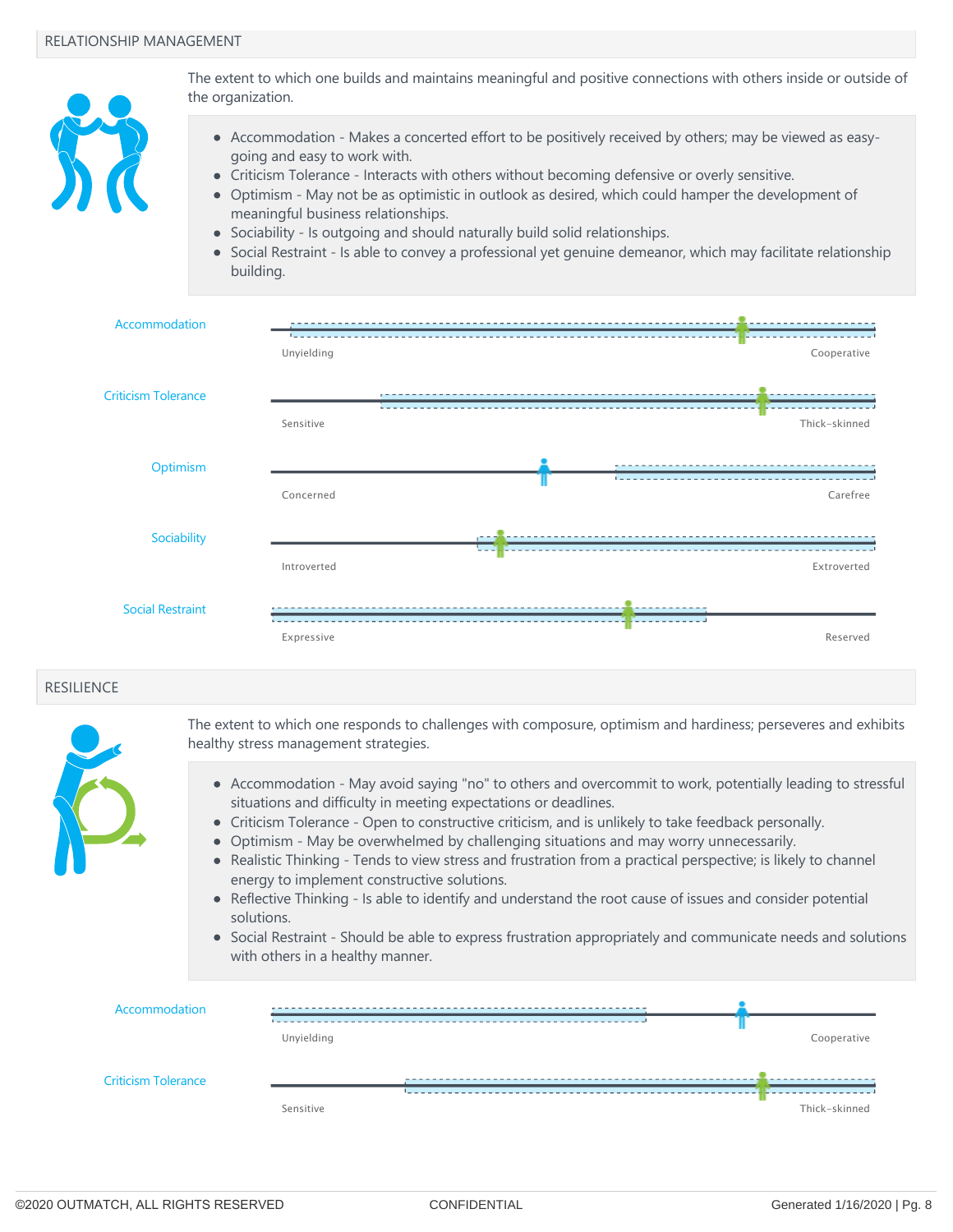| Optimism                   |               |               |
|----------------------------|---------------|---------------|
|                            | Concerned     | Carefree      |
| <b>Realistic Thinking</b>  |               |               |
|                            | Imaginative   | Practical     |
| <b>Reflective Thinking</b> |               |               |
|                            | Surface level | Contemplative |
| <b>Social Restraint</b>    |               |               |
|                            | Expressive    | Reserved      |

#### INFLUENCING



The extent to which one convinces others to take a specific position or action through the effective communication of ideas.

- Accommodation Is able to show a sincere concern for others, which may help when influencing coworkers and customers alike.
- Assertiveness ‐ Is comfortable voicing opinions and displaying a confident attitude to convince others to adopt a course of action.
- Follow Through Is comfortable following up with others to reinforce their commitment to an idea.
- Sociability Is moderately social, which will help to influence and understand the needs of others.
- Social Restraint ‐ Demonstrates consistent and controlled reactions regardless of pushback from others.

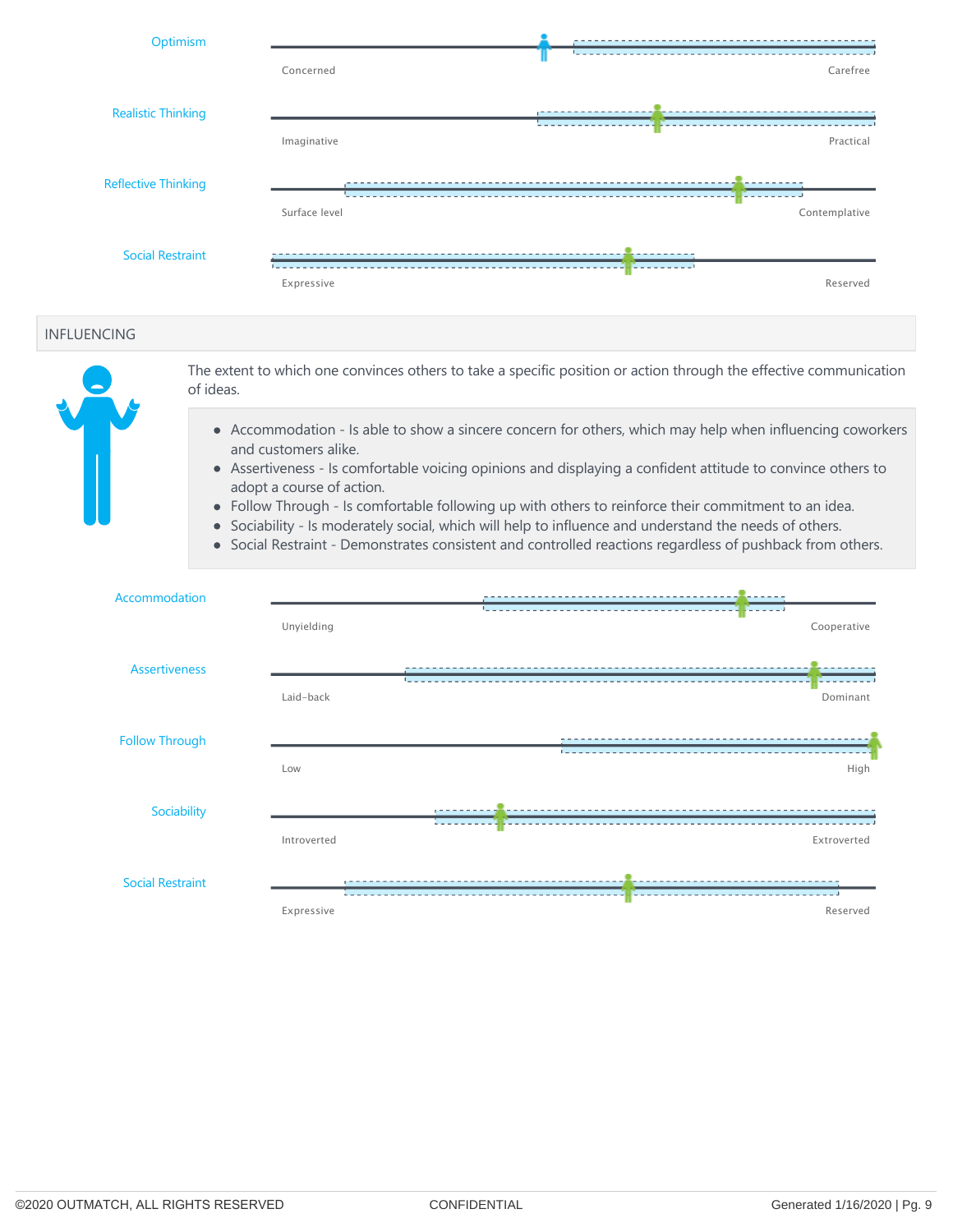

## **Richard Camastro**

**Tips**

## **Focus On Developmental Planning**

Use this Development Guide to help leverage your strengths and close behavioral gaps.

Keep the following in mind as you review the guide:

- Don't worry, this isn't a general how-to guide for your life. The development feedback is specific to you in relation to the behaviors needed for job success.
- Strengths and gaps were uncovered by your assessment responses, and as such, may reflect your selfperceptions. Others may see you differently.
- Remember, everyone has strengths and gaps. Treat the suggestions below as a friend giving you tips for success.

Within each tab, review the Tips for developmental suggestions. Take notes as you read, to help create an action plan to accelerate your development. For follow‐up and continued progress, access the information provided for each attribute.



#### ACCOMMODATION

The extent to which individuals place more emphasis on accommodating the needs of others as opposed to prioritizing their personal needs.

#### **Tips**

#### **Leveraging Your Accommodation Style**

*(this may impact the following competency(ies): Influencing, Relationship Management)*

You are naturally helpful, so look for ways to help others daily. Helping someone complete a task or offering advice goes a long way to building lasting work relationships.

Leverage your natural tendency to accommodate others by connecting with new people every day to make them feel welcome.

Try to connect people that have things in common. Make introductions when people do not know each other.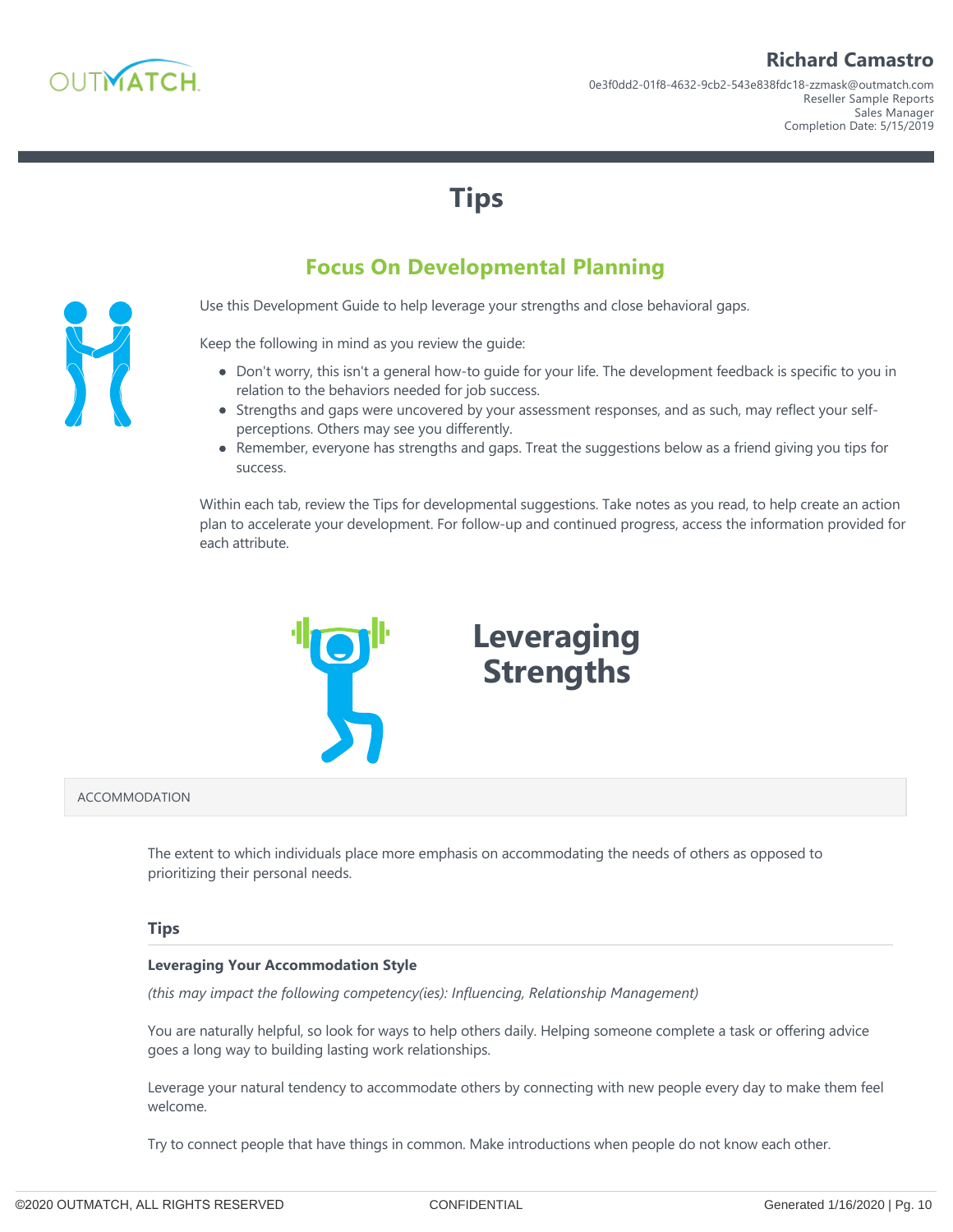- The Case for Radical Transparency (TEDx Talks): [Learn More](https://www.youtube.com/watch?v=oVKaXUB4EFg)
- Working with Upset Customers (LinkedIn Learning): [Learn More](https://www.linkedin.com/learning/working-with-upset-customers)
- Be Our Guest: Perfecting the Art of Customer Service (Disney Institute Book)
- Delivering Happiness: A Path to Profits, Passion, and Purpose Paperback (Tony Hsieh)

#### ASSERTIVENESS

The extent to which individuals take the initiative with people or situations, rather than allowing others to take the lead.

#### **Tips**

#### **Leveraging Your Assertiveness Style**

*(this may impact the following competency(ies): Influencing)*

Leverage your assertiveness by asking for what you or your key customers need to be successful (such as resources, support, or development training).

Practice expressing your ideas clearly, directly, and concisely to ensure that others understand your message.

You are comfortable standing up for what you believe in while maintaining a respectful demeanor. Use this to your benefit to champion for your customers or team. Be an advocate for those who rely on you.

#### **Learn More for Personal Growth**

- Improving Your Listening Skills (LinkedIn Learning): [Learn More](https://www.linkedin.com/learning/improving-your-listening-skills)
- 10 Ways to Have a Better Conversation (TED Talks): [Learn More](https://www.ted.com/talks/celeste_headlee_10_ways_to_have_a_better_conversation)
- Changing Behavior: Immediately Transform Your Relationships with Easy‐to‐Learn, Proven Communication Skills (Georgianna Donadio)
- 10 Steps To Effective Listening (Forbes)

#### CAUTIOUS THINKING

The extent to which individuals have a deliberate and serious style when deciding on a course of action as opposed to making decisions quickly.

#### **Tips**

#### **Leveraging Your Cautious Thinking Style**

*(this may impact the following competency(ies): Making Sound Decisions, Planning and Organizing)*

Leverage your ability to be balanced in how you take risks. Voice your opinion and ask questions to ensure your concerns are being heard and addressed. Remember to be decisive once your mind is made up.

If others make decisions too quickly, ask questions to help them consider contingencies or long term consequences. If others make decisions too slowly, help them see the impact of not making timely decisions.

Share your decision making process with others. At what point do you feel secure to make a decision? How do you weigh your options? Mentor others and help those who are more indecisive to better evaluate and commit to decisions.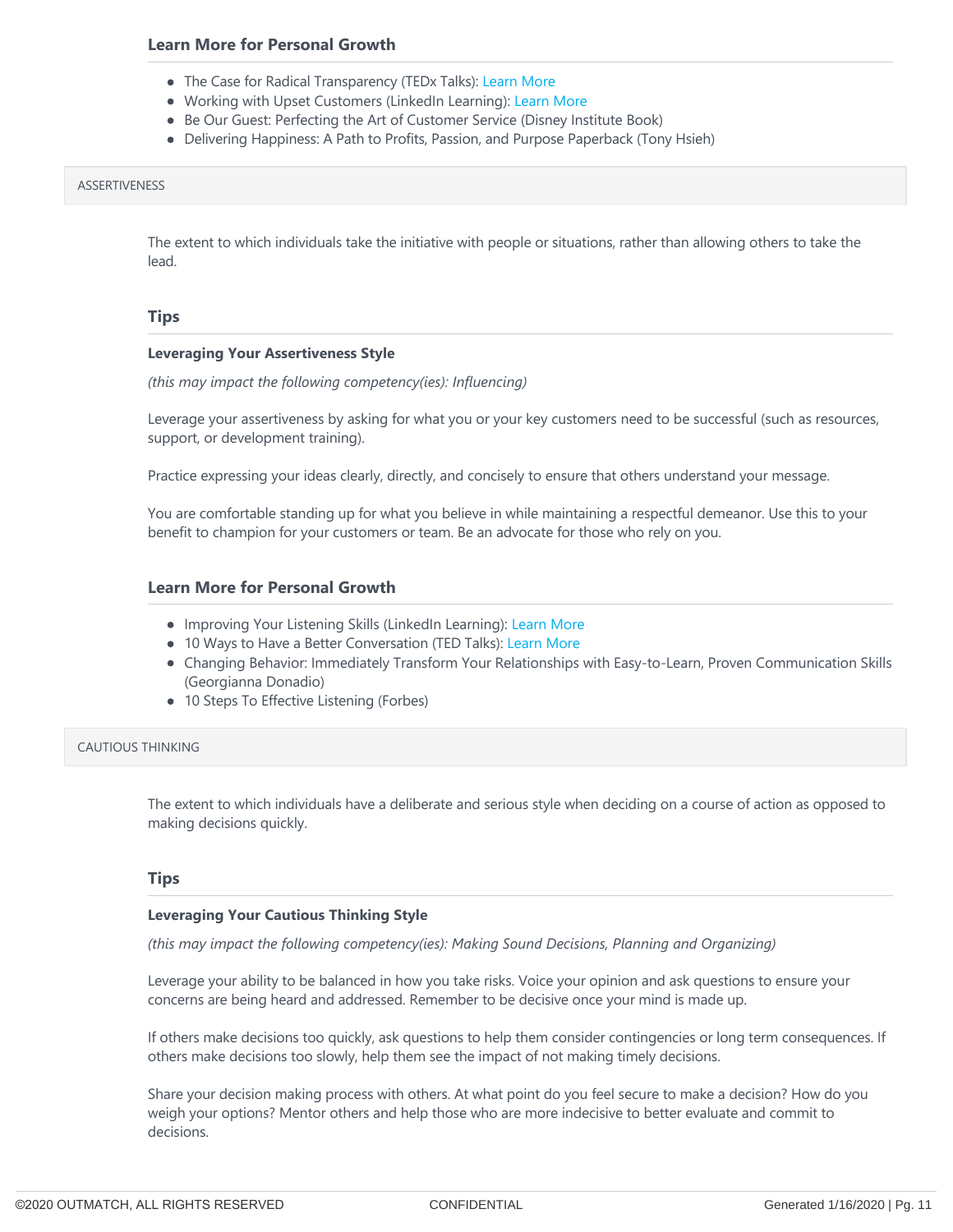- 3 Ways to Make Better Decisions by Thinking Like a Computer (TEDx Talks): [Learn More](https://www.ted.com/talks/tom_griffiths_3_ways_to_make_better_decisions_by_thinking_like_a_computer?language=en)
- The Unexpected Benefit of Celebrating Failure (TED Talks): [Learn More](https://www.ted.com/talks/astro_teller_the_unexpected_benefit_of_celebrating_failure?language=en)
- Taking Smart Risks: How Sharp Leaders Win When Stakes are High (Doug Sundheim)
- Smart Choices: A Practical Guide to Making Better Decisions (John S. Hammond, Ralph L. Keeney, Howard Raiffa)

#### CRITICISM TOLERANCE

The extent to which individuals interpret criticism objectively versus being sensitive to feedback from others.

#### **Tips**

#### **Leveraging Your Criticism Tolerance Style**

*(this may impact the following competency(ies): Innovation, Leading Change, Making Sound Decisions, Relationship Management, Resilience)*

You are likely to interpret feedback appropriately, and focus on the message, rather than having an emotional reaction to the information (or discounting it altogether). Use this to your advantage by applying the lessons learned from criticism or suggestions from others to improve your work performance.

Many coworkers get discouraged when they receive criticism. However, sometimes some of the best lessons you learn at work will come from observations from others or performance improvement suggestions from a boss or mentor. Leverage your objective outlook to take feedback to heart and consistently work to improve your skill set.

Help others see the value of feedback and critical discussions. If you can help to establish a positive feedback culture at work, and react in a positive way to criticism from others, you can help create a culture of accountability and open communication. Your willingness to hear what others have to say will go a long way towards improving work performance.

#### **Learn More for Personal Growth**

- How to Use Others' Feedback to Learn and Grow (TEDx Talks): [Learn More](https://www.youtube.com/watch?v=FQNbaKkYk_Q)
- Giving and Receiving Feedback (LinkedIn Learning): [Learn More](https://www.linkedin.com/learning/giving-and-receiving-feedback)
- Four Ways to Give Good Feedback (Time Magazine)
- Crucial Conversations Tools for Talking When Stakes Are High, Second Edition (Kerry Patterson, Joseph Grenny, Ron McMillan, Al Switzler)

#### DETAIL INTEREST

The extent to which individuals enjoy engaging in detail‐oriented tasks as opposed to disliking them.

#### **Tips**

#### **Leveraging Your Detail Interest Style**

*(this may impact the following competency(ies): Planning and Organizing)*

You have a natural ability to pay attention to the right amount of details. Use this skill to connect with others and adjust to your environment.

Leverage your attention to detail to help the organization avoid errors. Don't be afraid to speak up when you see a mistake that needs correcting.

Help others to understand the importance of the details but also the importance of staying grounded in the big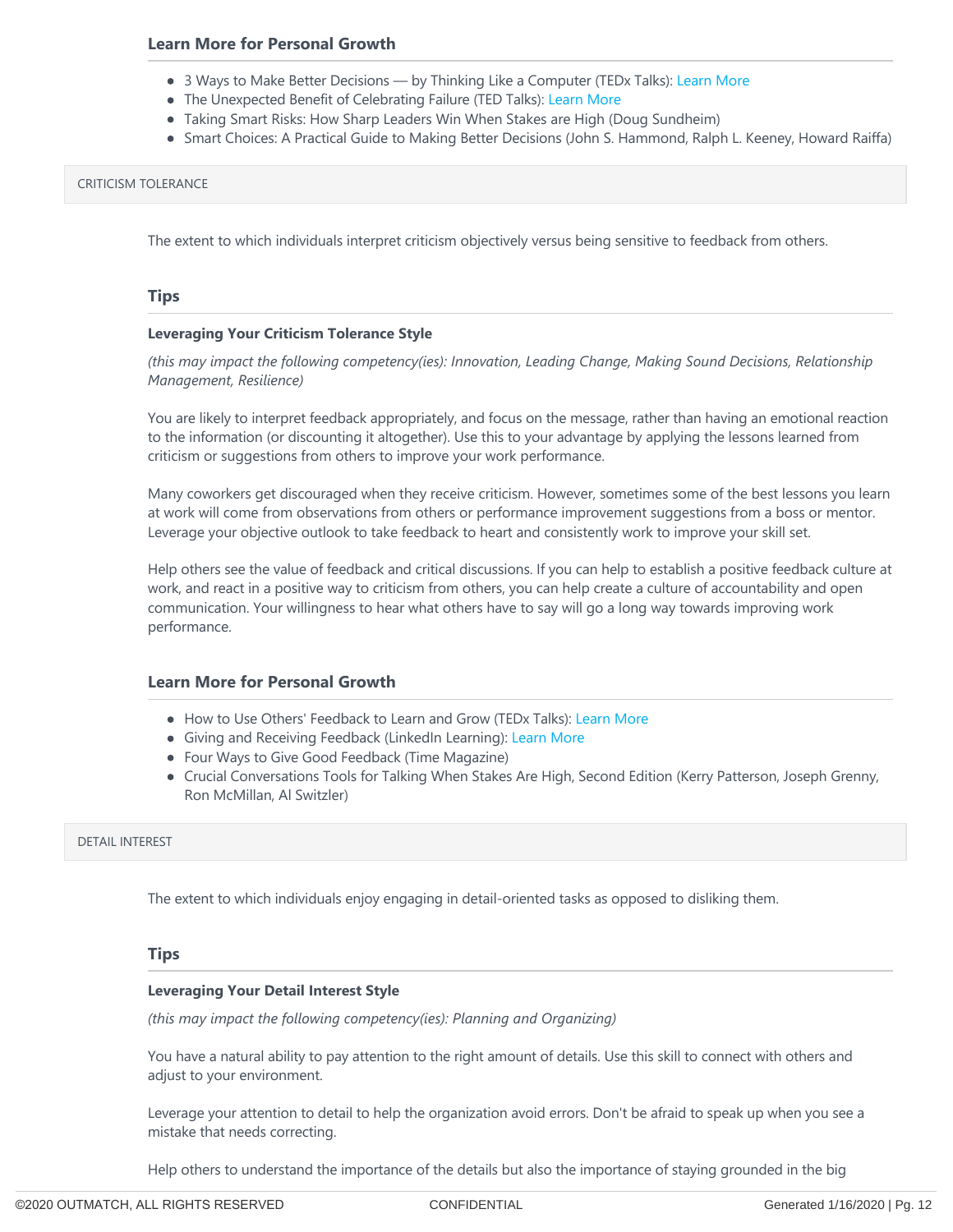- Deep Work: Rules for Focused Success in a Distracted World (Blinkist Summary) (LinkedIn Learning): Learn More
- Strategic Thinking (LinkedIn Learning): [Learn More](https://www.linkedin.com/learning/strategic-thinking)
- Deep Work: Rules for Focused Success in a Distracted World (Cal Newport)
- 4 Ways to Improve Your Strategic Thinking Skills (Harvard Business Review)

#### FOLLOW THROUGH

The extent to which individuals can be relied on to follow through and demonstrate commitment rather than being flexible with priorities.

#### **Tips**

#### **Leveraging Your Follow Through Style**

*(this may impact the following competency(ies): Driving Results, Influencing, Leading Change, Making Sound Decisions, Planning and Organizing)*

Leverage your follow through style by committing to work tasks in which completion is critical to the organization. Look for opportunities to impact the business outside of your day-to-day responsibilities. Are there projects or individuals that could benefit from your follow through skills?

Consider how you might help others that struggle with follow through. Are there certain tools or techniques that help you accomplish your goals? Share tips and best practices.

#### **Learn More for Personal Growth**

- How to Break Away from Habit & Follow Through on Your Goals (TEDx Talks): [Learn More](https://www.youtube.com/watch?v=9EDl2INyJgw)
- Success Habits (LinkedIn Learning): [Learn More](https://www.linkedin.com/learning/success-habits)
- Leadership Without Excuses: How to Create Accountability and High-Performance (Instead of Just Talking About It) (Jeff Grimshaw and Gregg Baron)
- The Best Strategic Leaders Balance Agility and Consistency (Harvard Business Review)

#### INTERPERSONAL INSIGHT

The extent to which individuals are aware of or "tuned in" to others' feelings, motivations, and behaviors.

#### **Tips**

#### **Leveraging Your Interpersonal Insight Style**

*(this may impact the following competency(ies): Engaging Communication)*

Leverage your interpersonal insight to appropriately adjust your behavior as you interact with others.

You have a natural ability to understand the feelings and behaviors of others. Use this ability to build strong relationships by demonstrating empathy and understanding.

Help someone who struggles with reading people. Observe the person and provide specific feedback on how the person could demonstrate stronger interpersonal insight to achieve a better result.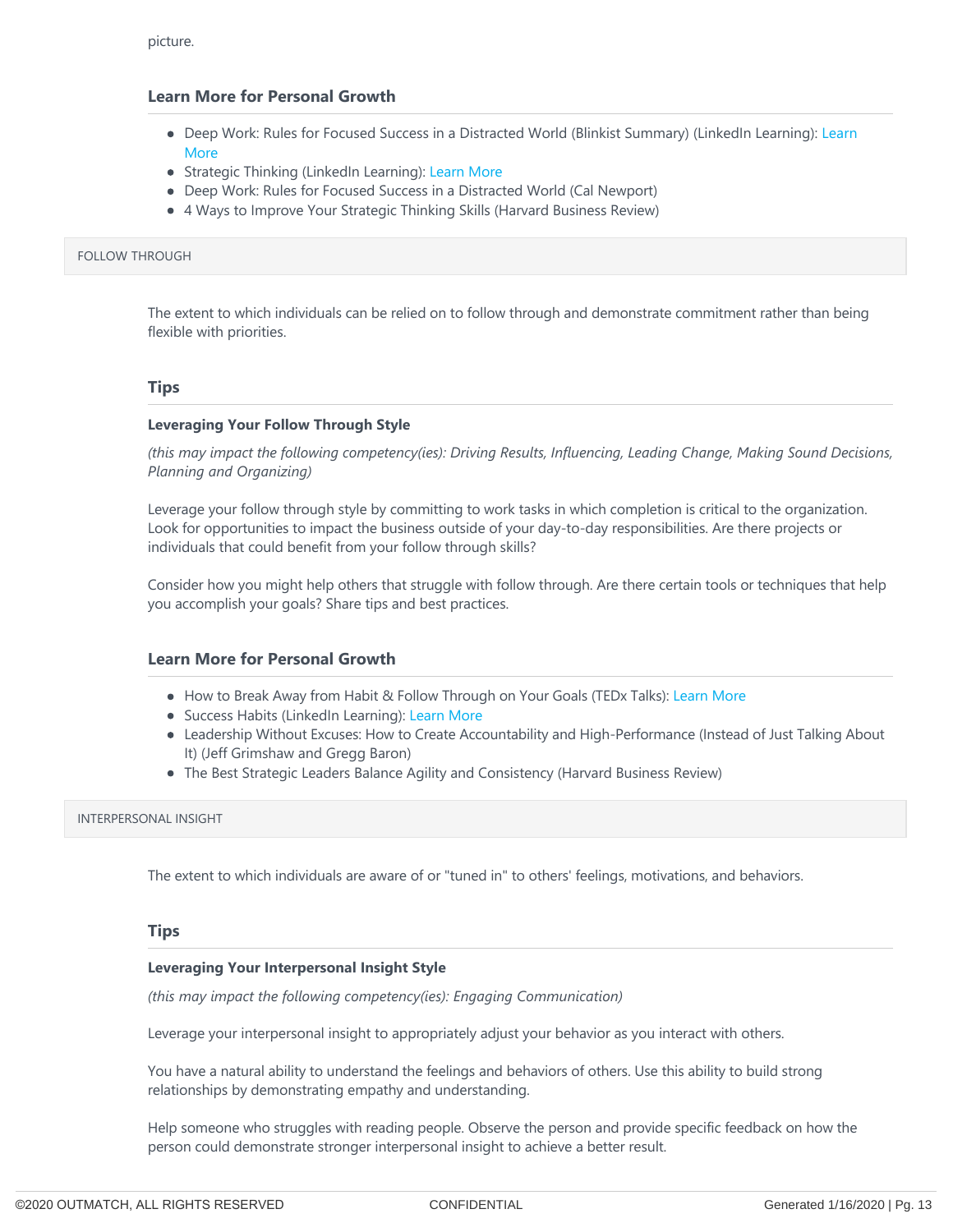- Why Aren't We More Compassionate? (TED Talks): [Learn More](https://www.ted.com/talks/daniel_goleman_on_compassion?language=en)
- Communicating with Empathy (LinkedIn Learning): [Learn More](https://www.linkedin.com/learning/communicating-with-empathy)
- Everybody Matters: The Extraordinary Power of Caring for Your People Like Family (Bob Chapman and Raj Sisodia)
- Leaders Eat Last: Why Some Teams Pull Together and Others Don't (Simon Sinek)

#### MULTITASKING

The extent to which individuals prefer variety and handling multiple tasks, as opposed to predictability and focusing on one thing at a time.

#### **Tips**

#### **Leveraging Your Multitasking Style**

*(this may impact the following competency(ies): Driving Results, Leading Change)*

Leverage this strength by multitasking smartly. Group together tasks that require a similar skill, mindset, or level of concentration. By streamlining your process, you can complete tasks with greater efficiency and ease.

To maximize your productivity, differentiate between those tasks that require focus and those you can multitask. There are some tasks that you can easily dip in and out of without sacrificing quality. However, other tasks require your undivided attention for a solid period of time.

Because you are comfortable multitasking, you can use down time wisely by saving small, easy tasks for those brief windows of extra time you may find throughout the day.

#### **Learn More for Personal Growth**

- A Powerful Way to Unleash your Natural Creativity (TED Talks): [Learn More](https://www.youtube.com/watch?v=yjYrxcGSWX4)
- Becoming Indistractible (LinkedIn Learning): [Learn More](https://www.linkedin.com/learning/becoming-indistractable)
- Secrets of Multitasking: Slow down to Speed up (American Management Association)
- The Effective Executive: The Definitive Guide to Getting the Right Things Done (Harperbusiness Essentials) (Peter F. Drucker)

#### OBJECTIVE THINKING

The extent to which individuals view information and situations factually, as opposed to viewing situations from a more personal frame of reference.

#### **Tips**

#### **Leveraging Your Objective Thinking Style**

*(this may impact the following competency(ies): Innovation, Making Sound Decisions)*

Leverage your objective thinking style by finding opportunities to solve problems and make decisions. Your tendency to focus on facts and data can be incredibly valuable when tackling tough organizational challenges. When your team is faced with a challenge, volunteer to consider options and propose fact‐based actions.

Share your decision making process to help others understand how you arrived at your conclusions. Explain your thinking and share the facts that you considered. Speak up in meetings and volunteer your point of view.

Your ability to be objective makes you less likely to take things personally. Utilize this strength by asking for feedback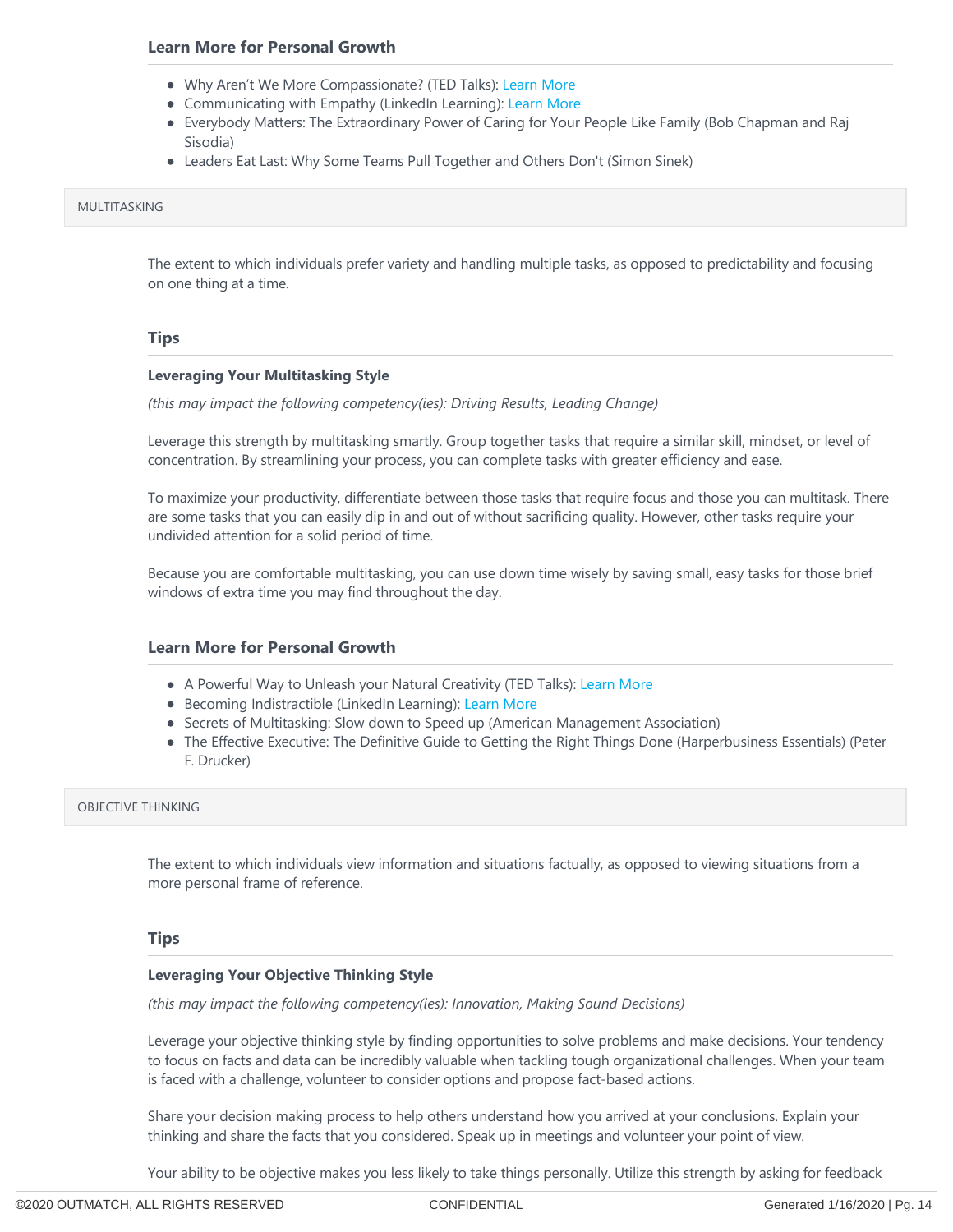- Learned Intuition (TEDx Talks): [Learn More](https://www.youtube.com/watch?v=_FfypyFsGhk)
- 3 Ways to Make Better Decisions--By Thinking like a Computer (TEDx Talks): [Learn More](https://www.ted.com/talks/tom_griffiths_3_ways_to_make_better_decisions_by_thinking_like_a_computer?language=en)
- Outsmart Your Own Biases (Harvard Business Review)
- The Science of Intuition: How to Access the Inner-net of Intuitive Knowledge (Nora Truscello)

#### PROCESS‐FOCUSED

The extent to which individuals prefer to be organized and structured in the way they work, rather than taking a less methodical approach.

#### **Tips**

#### **Leveraging Your Process‐Focused Style**

*(this may impact the following competency(ies): Planning and Organizing)*

Your process-focused work style is an asset, so find opportunities to create or improve processes for areas under your responsibility. Document successful processes and share them with others.

When working in teams, volunteer to create detailed project plans. Use this plan to keep everyone in alignment and on track for completion. Share tools and techniques you've applied with others that might struggle with staying organized.

#### **Learn More for Personal Growth**

- Adaptability Creates Opportunities (TEDx Talks): [Learn More](https://www.youtube.com/watch?v=hXqqruJF9gI)
- Prioritizing Your Tasks (LinkedIn Learning): [Learn More](https://www.linkedin.com/learning/prioritizing-your-tasks)
- You're obsessed with outcomes. Here's why attention to process pays off. (Washington Post)
- The Practicing Mind: Developing Focus and Discipline in Your Life Master Any Skill or Challenge by Learning to Love the Process (Thomas Sterner)

#### REALISTIC THINKING

The extent to which individuals draw from past experience and are practical, as opposed to being imaginative, wishful thinkers.

#### **Tips**

#### **Leveraging Your Realistic Thinking Style**

*(this may impact the following competency(ies): Driving Results, Innovation, Leading Change, Making Sound Decisions, Planning and Organizing, Resilience)*

Leverage your realistic thinking style by proposing practical, outcome-oriented solutions to issues facing your organization. Rely on lessons learned from past experiences and find ways to apply these successful solutions to your work today.

Others may have a more difficult time understanding the feasibility of ideas, so make sure you define constraints and clearly explain your thinking to help garner consensus on practical solutions.

You have an ability to focus on immediate problems, so find ways to connect these immediate needs to long‐term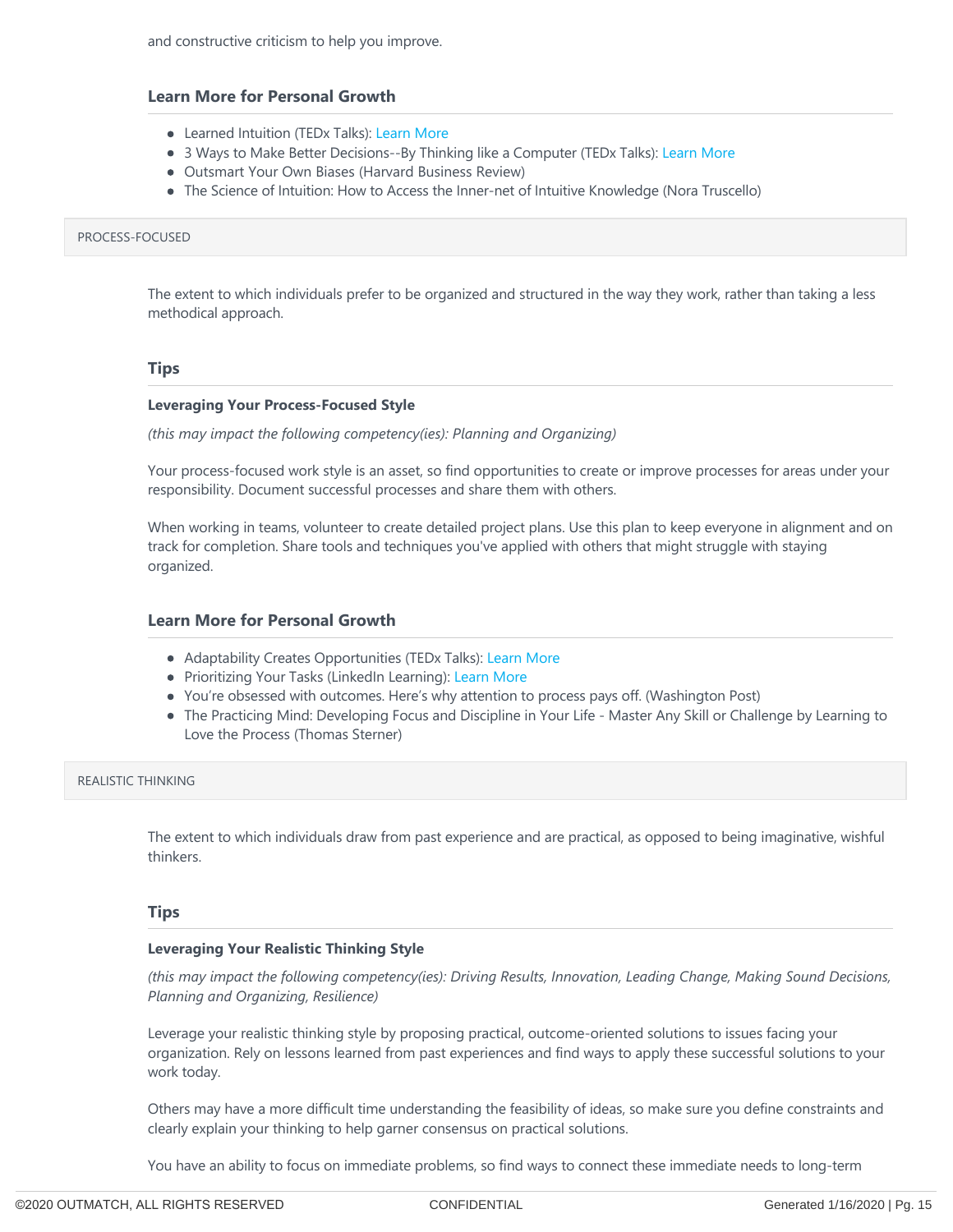goals. This will help others focus on solving pressing issues while ensuring you are in alignment with overall strategic plans.

#### **Learn More for Personal Growth**

- Creative Thinking (LinkedIn Learning): [Learn More](https://www.linkedin.com/learning/creative-thinking)
- Consider the Future and Learn from the Past (LinkedIn Learning): [Learn More](https://www.linkedin.com/learning/strategic-thinking/consider-the-future-and-learn-from-the-past)
- How Successful People Think: Change your Thinking Change your Life (John C. Maxwell)
- Creative Confidence: Unleashing the Creative Potential Within Us All (Tom & David Kelley)

#### REFLECTIVE THINKING

The extent to which individuals thoroughly consider and seek out information, as opposed to being comfortable acting with limited information.

#### **Tips**

#### **Leveraging Your Reflective Thinking Style**

*(this may impact the following competency(ies): Innovation, Making Sound Decisions, Resilience)*

Leverage your preference for careful consideration to research relevant data and information. Plan ahead to ensure you have given yourself enough time to gather the facts before you need to take action.

Often, our work day is so busy with action oriented tasks, that it can be difficult to find time for thoughtful consideration. Schedule time to allow yourself to think without distractions. You may also want to schedule meetings with others for the sole purpose of thinking through ideas and solutions.

#### **Learn More for Personal Growth**

- Making Quick Decisions (LinkedIn Learning): [Learn More](https://www.linkedin.com/learning/making-quick-decisions)
- Reflection and Team Innovation (LinkedIn Learning): [Learn More](https://www.linkedin.com/learning/enhancing-team-innovation/reflection-and-team-innovation)
- Avoid Overthinking Decisions With These 7 Easy Tips (INC)
- Deciding How to Decide (Harvard Business Review)

#### SOCIABILITY

The extent to which individuals seek out and enjoy social interactions as opposed to a preference for being alone or one‐on‐one interactions.

#### **Tips**

#### **Leveraging Your Sociability Style**

*(this may impact the following competency(ies): Influencing, Relationship Management)*

Utilize your sociability style to build strong work relationships both within and outside of your organization. This will create a strong professional network which you can leverage throughout your career. Use social gatherings and online platforms to maintain your social networks.

Make the most out of your social interactions by refining your interpersonal communication. Ask for feedback from a trusted mentor or friend, and commit to leveraging feedback to improve.

Use social interactions to learn about the motivations and needs of others. Leverage this knowledge to better serve your customers and work with your colleagues.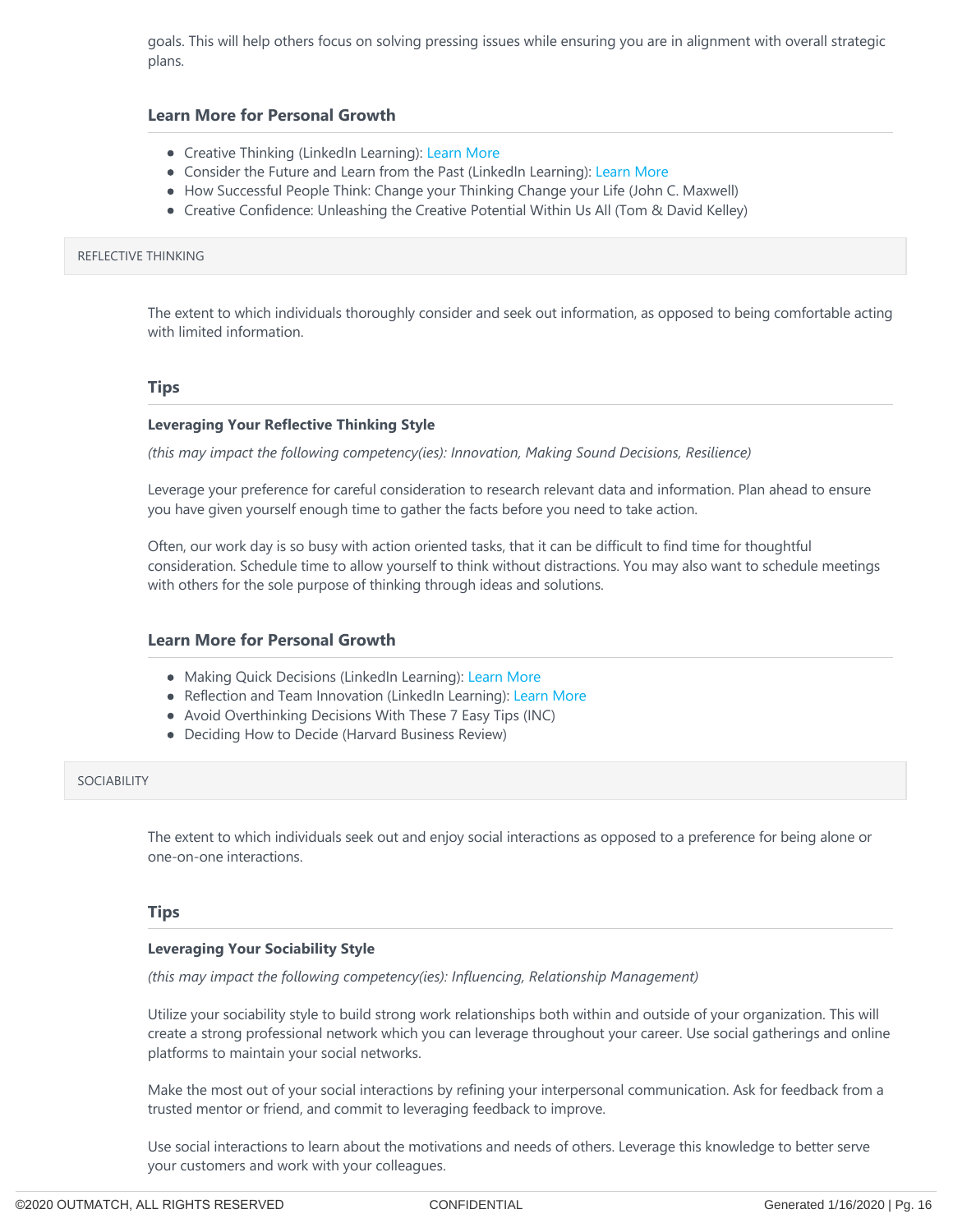- The Power of Relationship Building (TEDx Talks): [Learn More](https://www.youtube.com/watch?v=O5vU8oWNdE0)
- Build Relationships at Work (LinkedIn Learning): [Learn More](https://www.linkedin.com/learning/2-minute-tips-for-senior-leaders/building-relationships-at-work)
- How to Win Friends & Influence People (Dale Carnegie)
- How Much Coworker Socializing Is Good For Your Career? (Forbes)

#### SOCIAL RESTRAINT

The extent to which individuals are highly self-controlled when engaging with others as opposed to being less restrained and carefree.

#### **Tips**

#### **Leveraging Your Social Restraint Style**

*(this may impact the following competency(ies): Influencing, Relationship Management, Resilience)*

Others likely perceive you as being approachable and tactful. Leverage this by engaging in meaningful conversation and being an active listener.

Set an example for others by maintaining composure during times of stress or interpersonal conflict. Your ability to react calmly and appropriately will be an asset when navigating tense situations.

#### **Learn More for Personal Growth**

- Body Language and Approachability (LinkedIn learning): [Learn More](https://www.linkedin.com/learning/learning-to-be-approachable/body-language-and-approachability)
- Preparing for Successful Communication (LinkedIn Learning): [Learn More](https://www.linkedin.com/learning/preparing-for-successful-communication)
- The Benefits Of Expressing Your Emotions (Forbes)
- How Leaders Can Open Up to Their Teams Without Oversharing (Harvard Business Review)



# **Closing Gaps**

ACCOMMODATION

The extent to which individuals place more emphasis on accommodating the needs of others as opposed to prioritizing their personal needs.

#### **Tips**

#### **Adapting Your Accommodation Style**

*(this may impact the following competency(ies): Resilience)*

You may be inclined to let things go versus voice your concerns. When something bothers you, remember to speak up or you may begin to feel as if others are taking advantage of you.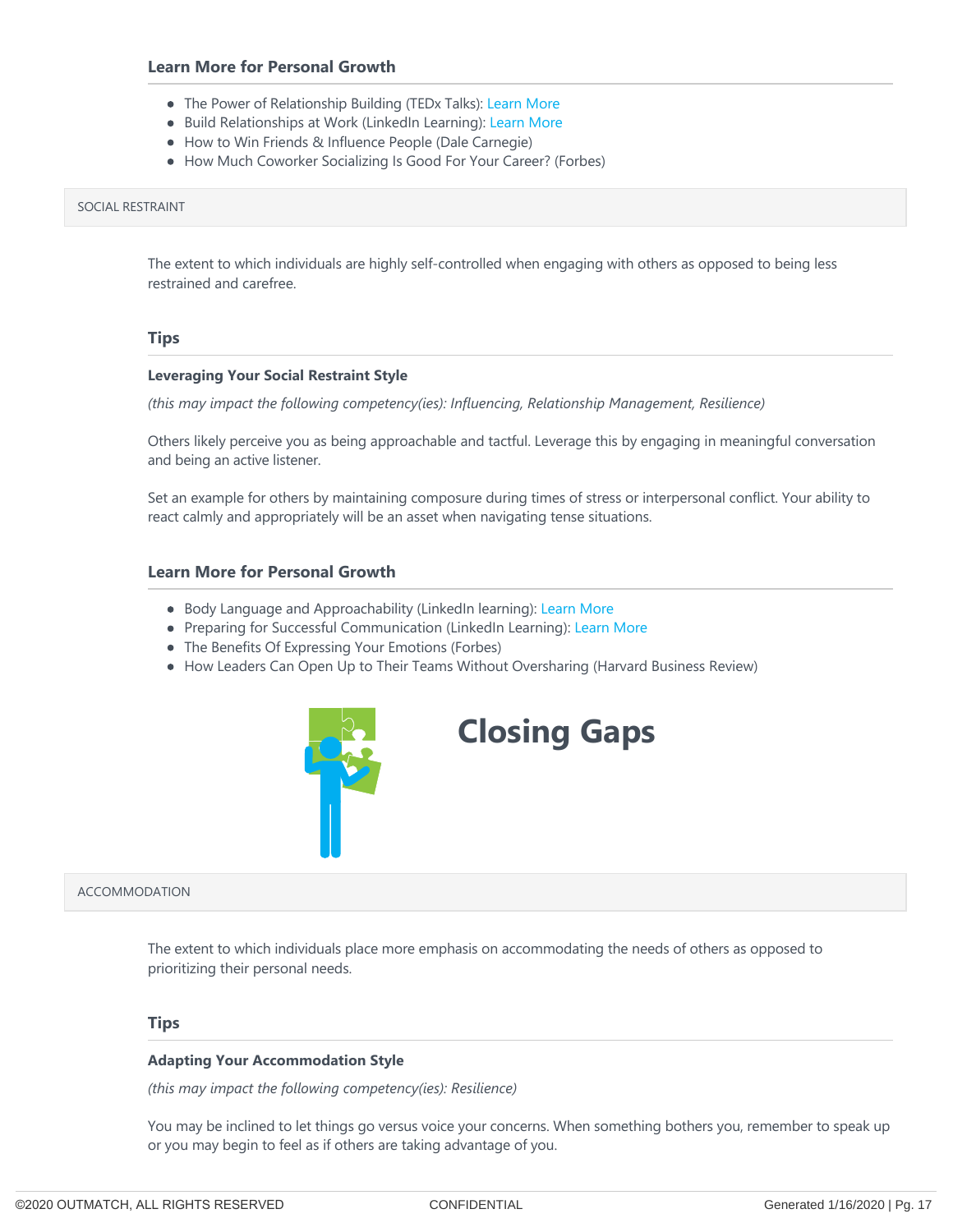Think of yourself as a steward of your company, responsible for acting in the company's best interests at all times. When a customer makes a request, consider if it is reasonable based on the business relationship.

Maintain a balance between your concern for people and holding them accountable. Evaluate others based on task accomplishment and contribution to the organization as well as on their likeability and your relationship.

#### **Learn More for Personal Growth**

- The Case for Radical Transparency (TEDx Talks): [Learn More](https://www.youtube.com/watch?v=oVKaXUB4EFg)
- Working with Upset Customers (LinkedIn Learning): [Learn More](https://www.linkedin.com/learning/working-with-upset-customers)
- Be Our Guest: Perfecting the Art of Customer Service (Disney Institute Book)
- Delivering Happiness: A Path to Profits, Passion, and Purpose Paperback (Tony Hsieh)

#### **ASSERTIVENESS**

The extent to which individuals take the initiative with people or situations, rather than allowing others to take the lead.

#### **Tips**

#### **Adapting Your Assertiveness Style**

*(this may impact the following competency(ies): Engaging Communication)*

Avoid interrupting and practice active listening when communicating with others. At the end of conversations, summarize back what you heard to ensure that you understood the other person's point of view. Ask questions prior to giving your opinion. Remember, if you are constantly expressing your opinion to the exclusion of others', you may be tuned out.

Assertiveness can sometimes be perceived as negative. Consider whether your requests sound overly directive. Do your questions sound more like demands than requests? Do you consider other people's priorities and timelines before you petition for their help? Use kinder, more diplomatic language to encourage collaboration and feedback.

To avoid sounding abrasive, remember to confront the issue instead of the person.

#### **Learn More for Personal Growth**

- Improving Your Listening Skills (LinkedIn Learning): [Learn More](https://www.linkedin.com/learning/improving-your-listening-skills)
- 10 Ways to Have a Better Conversation (TED Talks): [Learn More](https://www.ted.com/talks/celeste_headlee_10_ways_to_have_a_better_conversation)
- Changing Behavior: Immediately Transform Your Relationships with Easy‐to‐Learn, Proven Communication Skills (Georgianna Donadio)
- 10 Steps To Effective Listening (Forbes)

#### CAUTIOUS THINKING

The extent to which individuals have a deliberate and serious style when deciding on a course of action as opposed to making decisions quickly.

#### **Tips**

#### **Adapting Your Cautious Thinking Style**

*(this may impact the following competency(ies): Innovation)*

Take small risks to increase your general comfort with the unknown. Look for opportunities where you can be less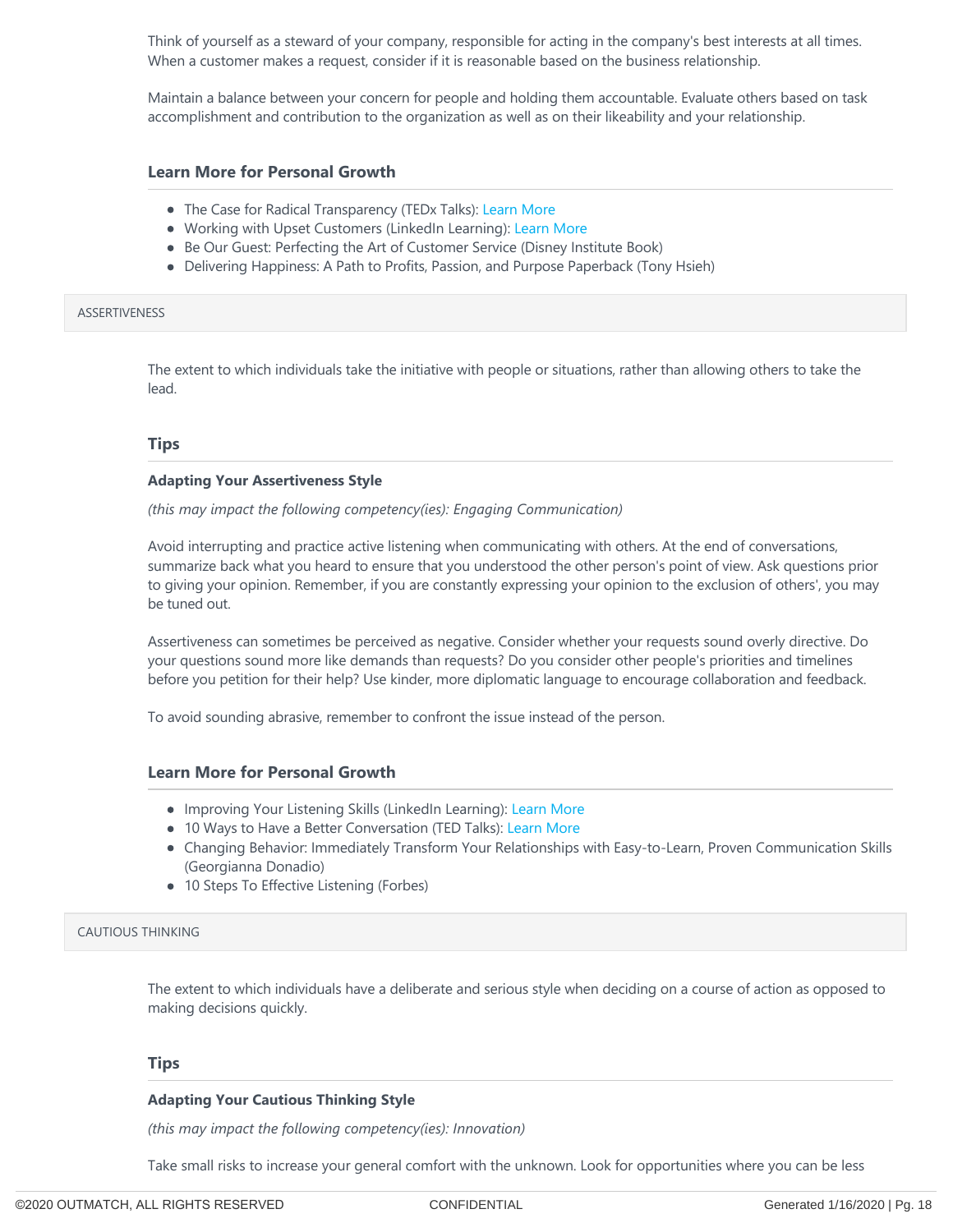cautious in your approach and take some calculated risks. Volunteer for those projects or tasks which require more risk taking.

Your tendency to carefully consider options may lead to 'analysis paralysis.' When faced with a decision, consider the time sensitivity of the situation. Give yourself a strict deadline to conduct your necessary research, evaluate alternatives, and determine a course of action. Prioritize and commit to decisions which can be made quickly and set parameters for those that require more time.

Be open-minded when considering new ideas or business opportunities that present some risk. It may be helpful to review the projects or decisions you acted on last year. Did your tendency to act cautiously impede your success? If so, be open to making decisions more quickly.

#### **Learn More for Personal Growth**

- 3 Ways to Make Better Decisions by Thinking Like a Computer (TEDx Talks): [Learn More](https://www.ted.com/talks/tom_griffiths_3_ways_to_make_better_decisions_by_thinking_like_a_computer?language=en)
- The Unexpected Benefit of Celebrating Failure (TED Talks): [Learn More](https://www.ted.com/talks/astro_teller_the_unexpected_benefit_of_celebrating_failure?language=en)
- Taking Smart Risks: How Sharp Leaders Win When Stakes are High (Doug Sundheim)
- Smart Choices: A Practical Guide to Making Better Decisions (John S. Hammond, Ralph L. Keeney, Howard Raiffa)

#### DETAIL INTEREST

The extent to which individuals enjoy engaging in detail‐oriented tasks as opposed to disliking them.

#### **Tips**

#### **Adapting Your Detail Interest Style**

*(this may impact the following competency(ies): Driving Results, Making Sound Decisions)*

Be cautious of getting so bogged down in the details that you lose sight of the larger picture. Step back occasionally to ensure that the task you are working on is contributing to the overall goal. Ask yourself, how critical is this detail? What impact will it have? Is this detail worth the time required?

Avoid spending so much time on details that you miss a deadline or delay a project. Commit to a finite time frame and move on once you have completed the task. Sometimes things do not need to be perfect. Consider how much your time is worth and if this level of detail is necessary to effectively complete the task. If you're not sure, ask coworkers for feedback on whether the level of detail you're providing is beneficial.

Be cognizant of how others want to receive information. While you may be interested in understanding all the details and nuances, others may prefer to hear just the highlights. Before you present information, ask yourself, who is the target audience? Do they need to know the details? After you communicate, ask for feedback to determine whether or not you conveyed the appropriate level of information.

#### **Learn More for Personal Growth**

- Deep Work: Rules for Focused Success in a Distracted World (Blinkist Summary) (LinkedIn Learning): Learn More
- Strategic Thinking (LinkedIn Learning): [Learn More](https://www.linkedin.com/learning/strategic-thinking)
- Deep Work: Rules for Focused Success in a Distracted World (Cal Newport)
- 4 Ways to Improve Your Strategic Thinking Skills (Harvard Business Review)

#### MULTITASKING

The extent to which individuals prefer variety and handling multiple tasks, as opposed to predictability and focusing on one thing at a time.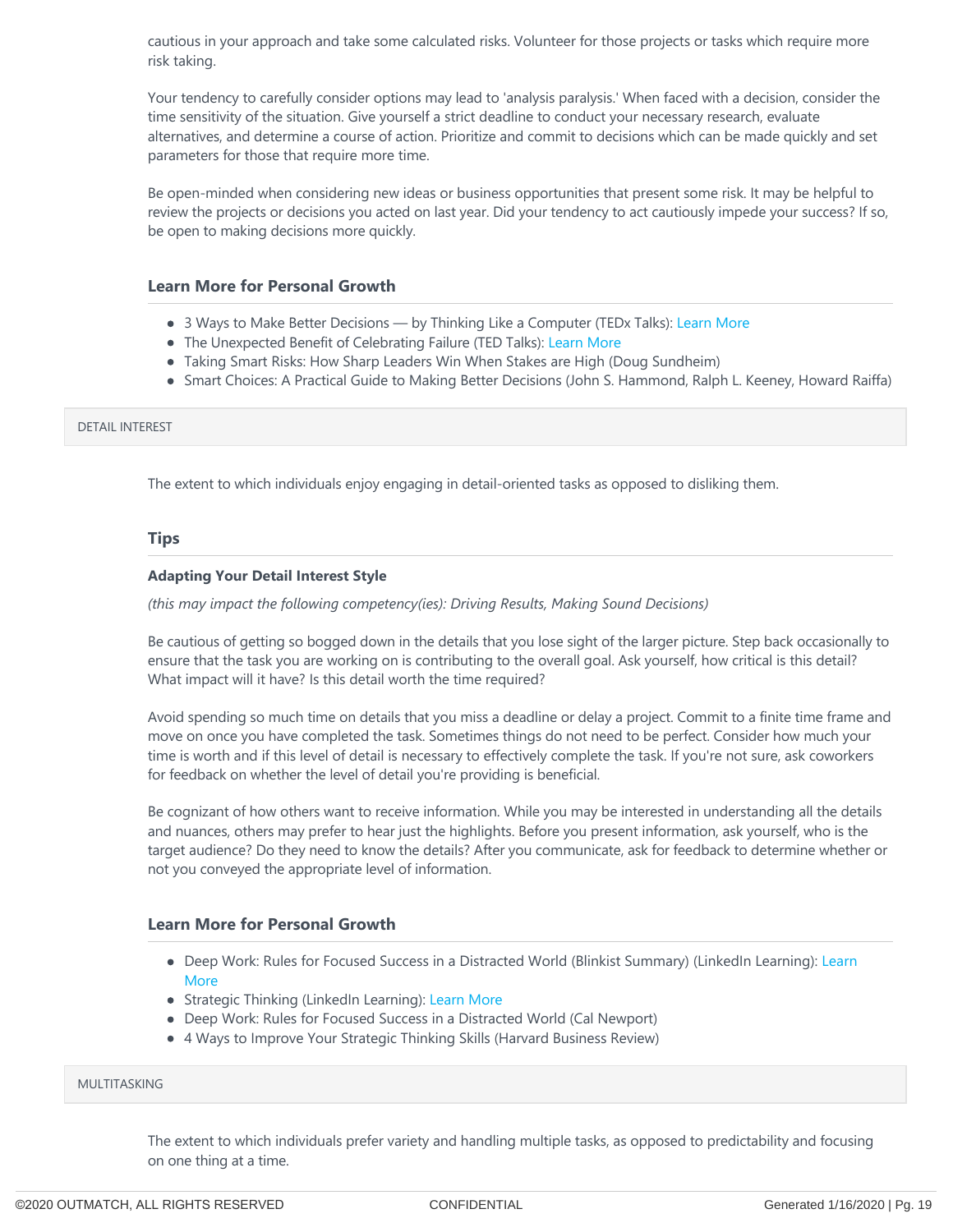#### **Adapting Your Multitasking Style**

*(this may impact the following competency(ies): Engaging Communication, Innovation)*

Although you enjoy handling many tasks at once, you may need to make an effort to stay focused. Make sure you allocate time to work on a single task when required. Resist the temptation to check e‐mail, answer the phone, or attend to other distractions. If you have a job where you can work at home or come in early to accomplish these tasks, you may be less distracted.

When shuffling between tasks, it's easy to 'drop the ball' and overlook something important. To avoid this, make a prioritized and detailed to‐do list with due dates for each item. Throughout the day, refer back to your list to help you stay on track. Use tools like OneNote or other note taking software to help keep your lists organized.

You may be tempted to attend to unrelated projects when working with others or attending meetings. Be cognizant that others might interpret your multitasking as not paying attention. Make sure to give your peers your undivided attention. Put away distractions and be fully present in the discussion. If you are a leader, resist the urge to multitask when someone comes to speak to you. What you see as efficiency may be perceived as indifference.

#### **Learn More for Personal Growth**

- A Powerful Way to Unleash your Natural Creativity (TED Talks): [Learn More](https://www.youtube.com/watch?v=yjYrxcGSWX4)
- Becoming Indistractible (LinkedIn Learning): [Learn More](https://www.linkedin.com/learning/becoming-indistractable)
- Secrets of Multitasking: Slow down to Speed up (American Management Association)
- The Effective Executive: The Definitive Guide to Getting the Right Things Done (Harperbusiness Essentials) (Peter F. Drucker)

#### **OPTIMISM**

The extent to which individuals have an optimistic and positive outlook under most work circumstances as opposed to being concerned about what could go wrong.

#### **Tips**

#### **Adapting Your Optimism Style**

*(this may impact the following competency(ies): Relationship Management, Resilience)*

You may find yourself so preoccupied with what could go wrong, that you become discouraged and want to give up. Make an effort to turn negative thinking into constructive problem solving. Break down large obstacles into manageable steps, and focus on one step at a time. As challenges arise, take time to explore solutions.

Avoid the urge to immediately criticize an idea. Instead, stay open‐minded and allow others to fully explain their thoughts. Be willing to explore options that you may initially be averse to.

Being overly negative can impact your relationships with your coworkers. If you are feeling worried or pessimistic, consider whether you need to express your opinion and how it might impact others. It might be better to find a more positive way to phrase your concern.

#### **Learn More for Personal Growth**

- Being Positive at Work (LinkedIn Learning): [Learn More](https://www.linkedin.com/learning/being-positive-at-work)
- The Optimism Bias (TED Talks): [Learn More](https://www.ted.com/talks/tali_sharot_the_optimism_bias?language=en)
- Optimism might be Stifling your Team (Harvard Business Review)
- Learned Optimism: How to Change Your Mind and Your Life (Martin E. P. Seligman)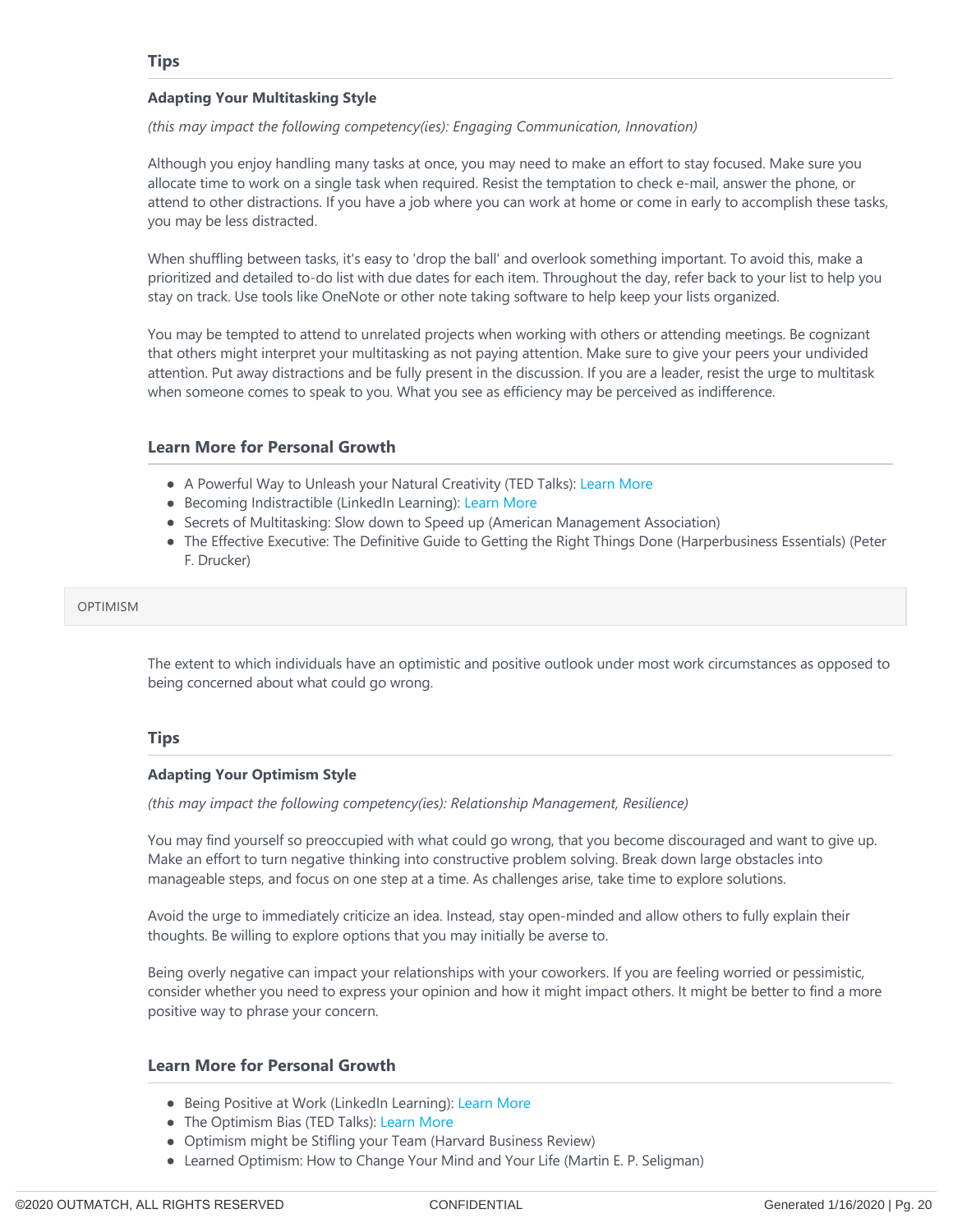The extent to which individuals are trusting and optimistic in their outlook toward people, as opposed to being critical or cynical.

#### **Tips**

#### **Adapting Your Positive View of People Style**

*(this may impact the following competency(ies): Engaging Communication)*

Test your assumptions. If you are suspicious of a coworker's motives or actions, create an open dialogue by asking questions and expressing your concerns. Sometimes we make uninformed assumptions but a good discussion can provide clarity.

Make an effort to identify and recognize the efforts and accomplishments of others. Start by giving positive feedback or sending an e‐mail to a coworker who was recently successful or helpful. Finding ways to show your coworkers that you recognize and appreciate their contributions helps to build more trusting relationships.

Work at establishing relationships with others who are different from you. Interacting with people of different backgrounds will help you learn about the unique contributions that each has to offer.

#### **Learn More for Personal Growth**

- Guidelines for navigating performance issues (LinkedIn Learning): [Learn More](https://www.linkedin.com/learning/coaching-for-results/guidelines-for-navigating-performance-issues)
- How to Build (and Rebuild) Trust (TED Talks): [Learn More](https://www.ted.com/talks/frances_frei_how_to_build_and_rebuild_trust/transcript?language=en)
- Journey to the Emerald City: Achieve a Competitive Edge by Creating a Culture of Accountability (Roger Connors and Tom Smith)
- Cultivate: The Power of Winning Relationships (Morag Barrett)

#### PROCESS‐FOCUSED

The extent to which individuals prefer to be organized and structured in the way they work, rather than taking a less methodical approach.

#### **Tips**

#### **Adapting Your Process‐Focused Style**

*(this may impact the following competency(ies): Driving Results)*

Be careful that your desire for organization does not cause you to become inflexible and overly frustrated by unexpected changes. Take a moment to understand why the change is occurring, and how you can adjust your process to accommodate this change. Then, accept the change and move forward.

Ask your boss or a trusted mentor to give you examples of a time when your organized approach was a hindrance rather than an asset. Learn to recognize similar situations and modify your approach accordingly.

Spend less time planning your actions, especially at the detail level, and more time implementing them. Record the amount of time you spend each week organizing your workspace or planning your activities. Try to reduce this time a little each week.

#### **Learn More for Personal Growth**

• Adaptability Creates Opportunities (TEDx Talks): [Learn More](https://www.youtube.com/watch?v=hXqqruJF9gI)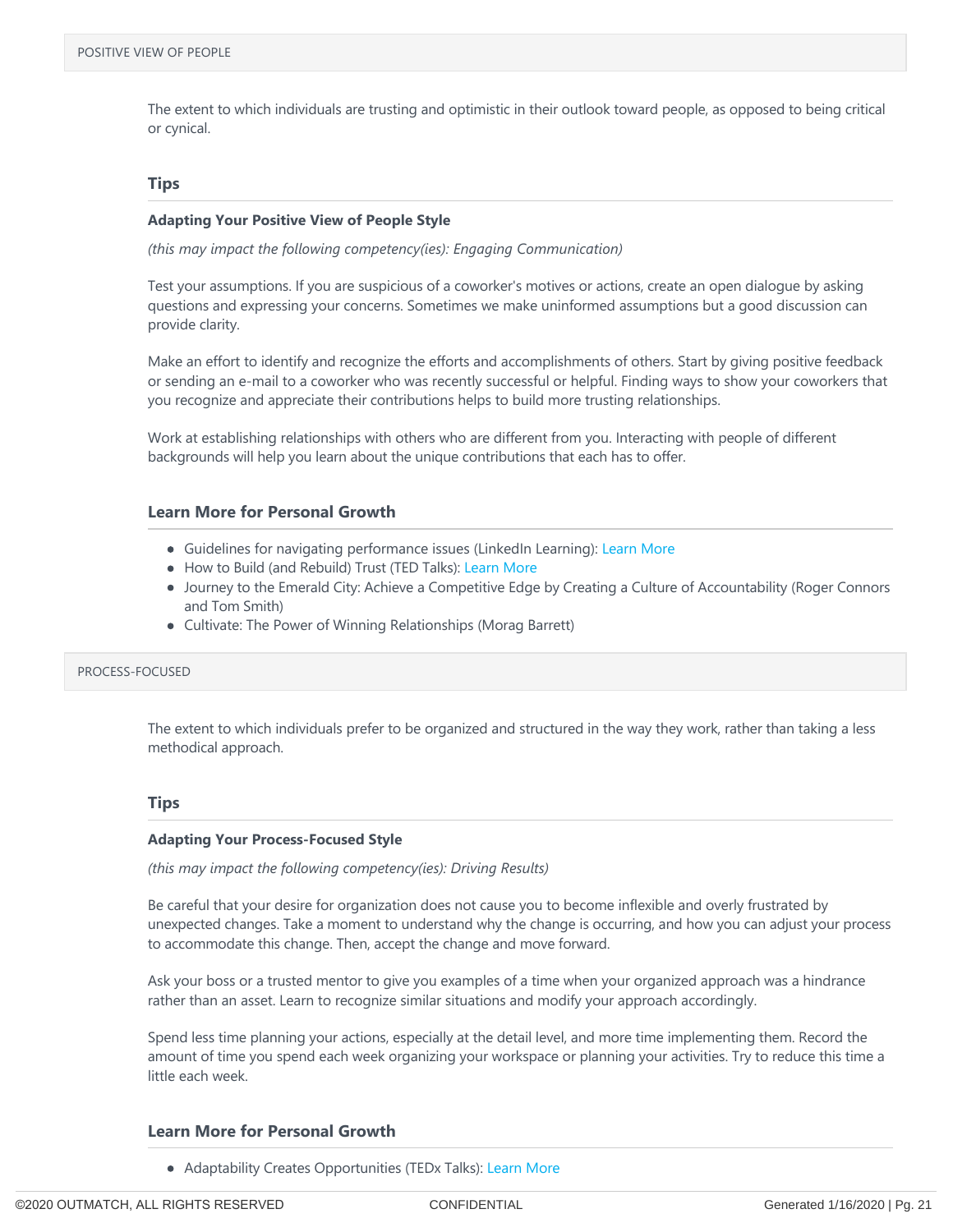- Prioritizing Your Tasks (LinkedIn Learning): [Learn More](https://www.linkedin.com/learning/prioritizing-your-tasks)
- You're obsessed with outcomes. Here's why attention to process pays off. (Washington Post)
- The Practicing Mind: Developing Focus and Discipline in Your Life Master Any Skill or Challenge by Learning to Love the Process (Thomas Sterner)

#### SOCIABILITY

The extent to which individuals seek out and enjoy social interactions as opposed to a preference for being alone or one‐on‐one interactions.

#### **Tips**

#### **Adapting Your Sociability Style**

*(this may impact the following competency(ies): Engaging Communication)*

Push yourself to move beyond your comfort zone socially. Set a goal to initiate social interactions with coworkers or subordinates, such as having lunch with someone new at least once a week. Make a special effort to show up to voluntary work events.

Recognize the importance of building authentic relationships with coworkers and set a goal to get to know people as individuals. Ask questions and show genuine interest, but be cognizant to respect your coworker's privacy by avoiding invasive or overly personal questions.

If you have trouble thinking of things to talk about, make a list of topics that can encourage conversation. Sports, movies, and current events are subjects that can break the ice with people. However, stay away from political or controversial issues.

#### **Learn More for Personal Growth**

- The Power of Relationship Building (TEDx Talks): [Learn More](https://www.youtube.com/watch?v=O5vU8oWNdE0)
- Build Relationships at Work (LinkedIn Learning): [Learn More](https://www.linkedin.com/learning/2-minute-tips-for-senior-leaders/building-relationships-at-work)
- How to Win Friends & Influence People (Dale Carnegie)
- How Much Coworker Socializing Is Good For Your Career? (Forbes)

#### WORK INTENSITY

The extent to which individuals work hard to accomplish many things quickly as opposed to working methodically or at a less hurried pace.

#### **Tips**

#### **Adapting Your Work Intensity Style**

*(this may impact the following competency(ies): Driving Results, Innovation, Leading Change, Making Sound Decisions, Planning and Organizing)*

Set deadlines and stick to them. For longer term assignments, identify small, intermediary steps and assign a deadline to each one. Track your progress as you complete each step.

If you find yourself lacking energy during the day, try to take a few moments to take a step back from the task at hand and recharge.

Don't jump back and forth between tasks. It's easier to maintain your focus when it isn't divided. Finish the most important tasks first and then be purposeful in your intent to complete the rest.